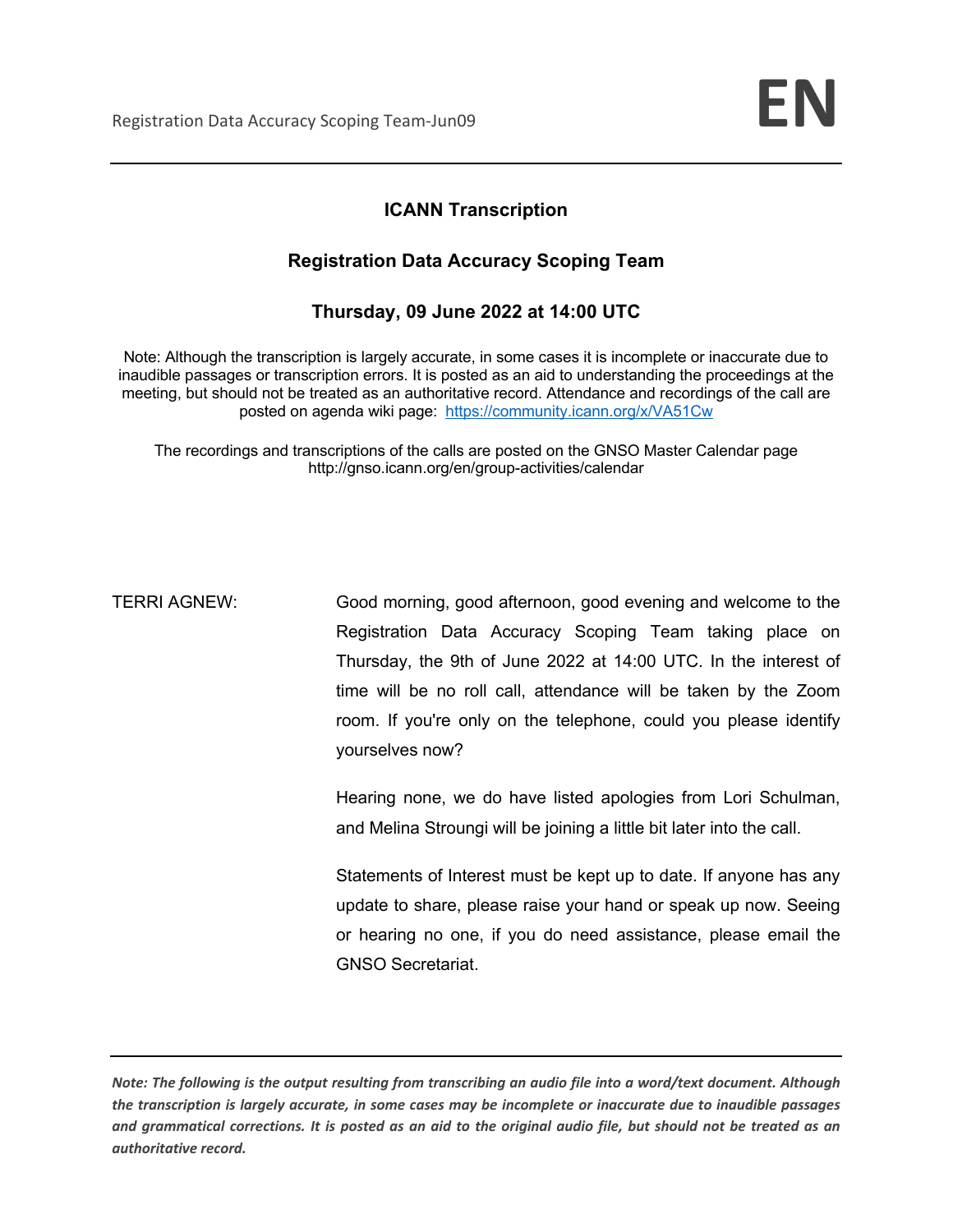All members will be promoted to panelists for today's call. As a reminder, when using the chat feature, please select everyone in order for all to see the chat and so that it's captured on the recording. Observers will have view only to the chat access.

Alternates not replacing a member, please rename your line to adding three Zs to the beginning of your name and at the end, in parentheses, the word alternate which means you're automatically pushed to the end of the queue. To rename, please click on your name and select rename. Alternate should not engage in chat apart from private chat or use any other Zoom room functionalities such as raising hands, agreeing or disagreeing.

All documentation and information can be found on the wiki space. Recordings will be posted on the public wiki space shortly after the end of the call. Please remember to state your name before speaking. As a reminder, those who take part in ICANN multistakeholder process are to comply with the expected standards of behavior. With this, I'll turn it back over to our chair, Michael Palage. Please begin.

MICHAEL PALAGE: Thank you, Terri. Good morning, good afternoon, good evening, everyone. Just a quick heads up, I'm going to have to be leaving within one hour. And if Olga is unable to take over for that last 30 minutes, we may have a short meeting here today. But with that, let's immediately dive in.

> Quick update. Let's just go to really item number two, we will be meeting together for the first time. That does sound strange. We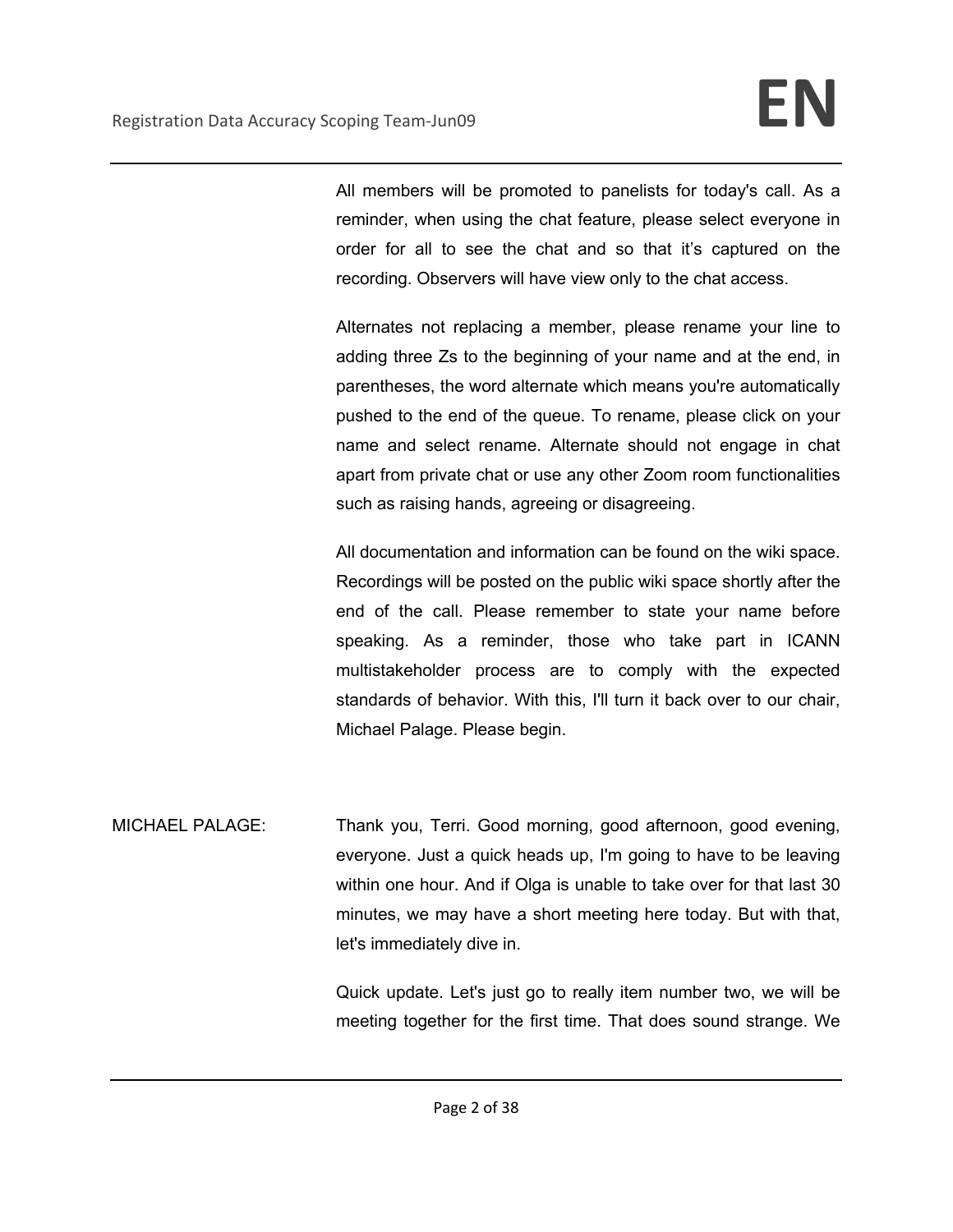will be meeting for the first time as a group next week in The Hague at ICANN 74. Marika, could you throw up for item number two, the proposed agenda for ICANN 74? Or do you do you have that deck? Or are we just going to go through that verbally from this slide there? What would you like to do?

- MARIKA KONINGS: Yep, thanks, Michael. The proposed agenda is actually here, incorporated in this agenda. I've just highlighted it. We make some small updates. As you may recall, we had a kind of a placeholder agenda that we I think put up a couple of weeks ago, we've now more fine tuned, I think in line with where the group is at. So this is what that would look like.
- MICHAEL PALAGE: So what I'm going to do to the group, are there any questions, comments or concerns about the proposed agenda for next week's in person meeting? Go ahead, Marika.
- MARIKA KONINGS: Sorry. Just one more note, of course, for item that's marked here as C, the finalization of the write up, to certain degree that will of course depend on today's conversation, how far we get, what's left. And so we may need to tweak that to specifically identify what still is remaining to be discussed. So just wanted to flag that we may have an updated document that will get shared in conjunction with this agenda.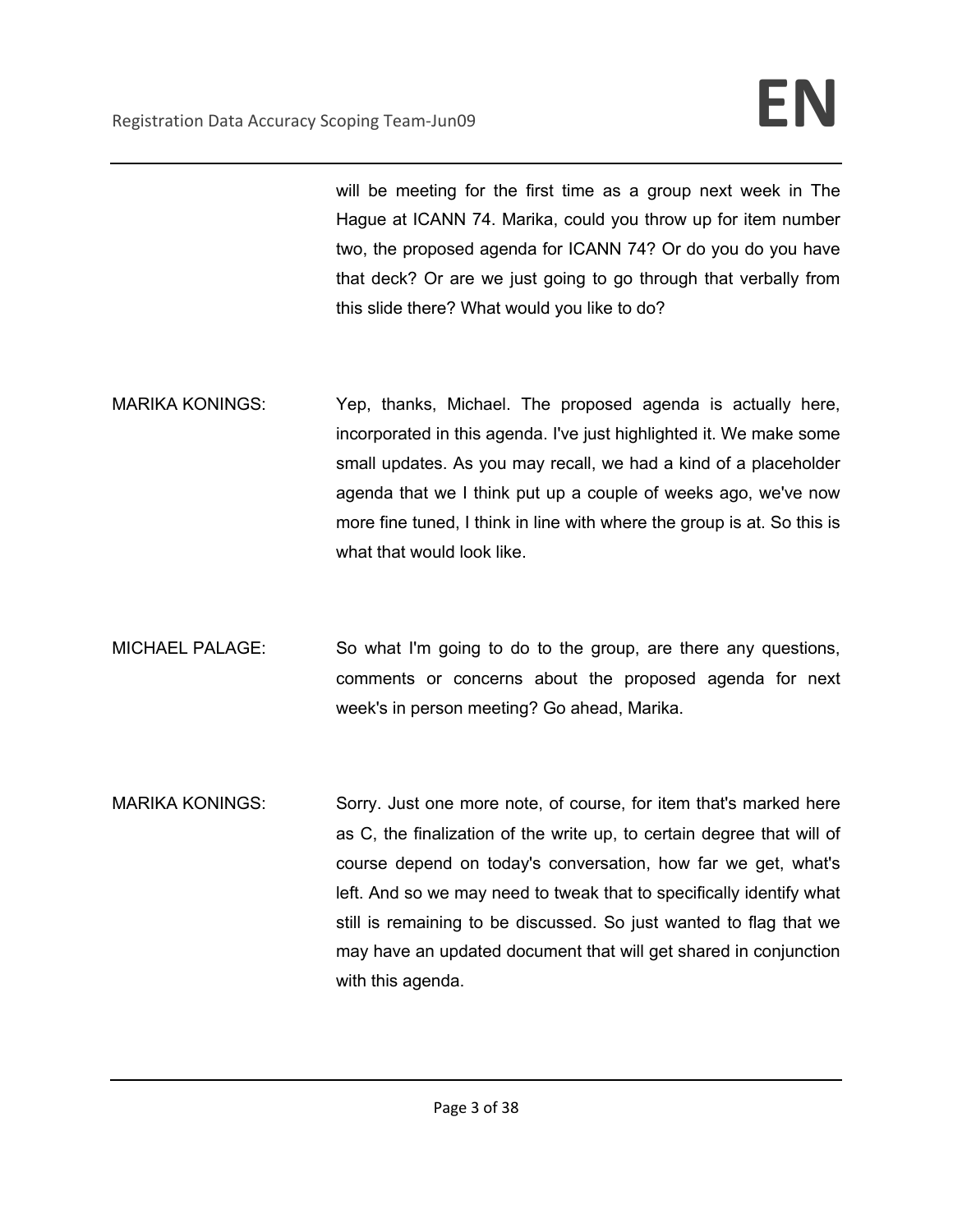MICHAEL PALAGE: Aspirational, aspirational that we're coming to the end of our assignment one and t wo. Nothing wrong with that. Let's then hand over to—if we can pull up the document and turn to Section 2.1.2. Marika, do we have any comments from anyone? You can drive here.

MARIKA KONINGS: Yeah. So we discussed this section of the document during last week's meeting. There was a first go here. There was one comment that I think both Lori and Susan made to include something in relation to incentives. And we've added a sentence here, I think in line with the staff suggestion, that as part of the survey development, ICANN org is expected to consider incentives that could be provided to encourage responses to the survey. I think the small team did have a couple of specific ideas that could be further explored. But hopefully in this way, this is sufficiently flagged as one of the aspects that should be considered.

> There was also another comment that was made in the document by the GAC that I think didn't like the suggestion of pausing. I think there was an action item then for GAC and others to think about what suggestions they would have or alternative proposals to what is currently being suggested here. But I don't think I have seen anything, neither in the document, nor on the list. Of course, if I've missed that, urge anyone that did have specific input on this to speak up.

> And I do recall as well that I think Beth or Sarah mentioned that there were also comments from the Contracted Party House that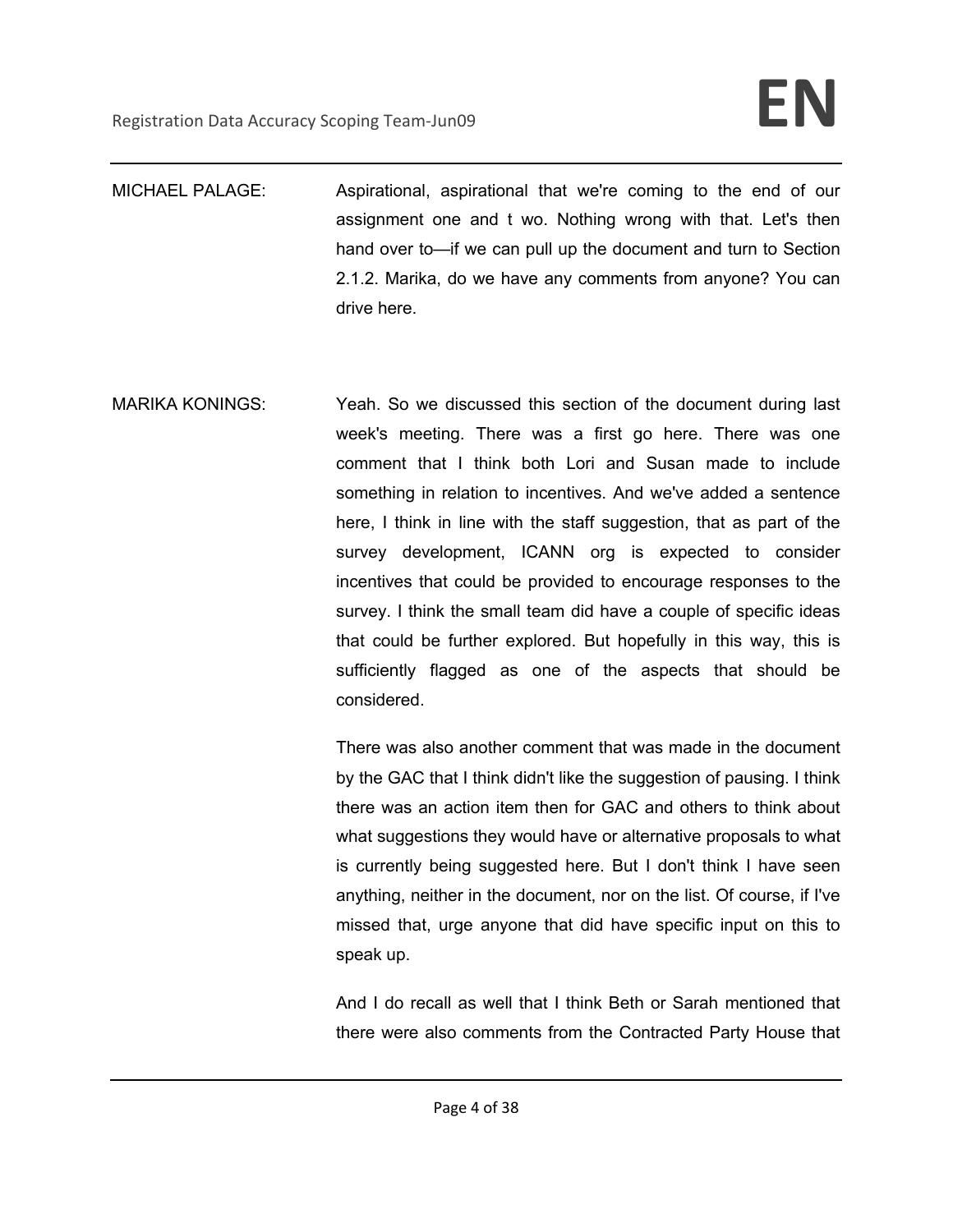had not been incorporated yet that they were going to add, but I don't think I've seen that either. So I don't know if those comments were already addressed, or if this is still outstanding. So I'm just going to pause and see if anyone has any updates.

- MICHAEL PALAGE: Kenneth or Laureen, do you know—as said, Melina will be joining later. Do you have any perhaps insight on the pausing of this group's work or could you perhaps share any insight on what the GAC current thinking is on this issue? Kenneth, you have the floor.
- KENNETH MERRILL: Unfortunately, we haven't all been able to be together on our GAC call this week. So we didn't have a chance to discuss this. And so I'm not sure that this—I think we really would want to discuss this among our GAC group before me personally saying that this is reflective of a GAC view at the moment. That's not to say that it isn't or that it is, but just that we would need to discuss this, and due to circumstances that are outside of my control, we were not able to all meet at our last meeting. And so yeah, I think we would like to discuss offline and then provide further comment on this. If that's okay. I know we're up against time.
- MICHAEL PALAGE: That's okay. If I can ask you a question. Do you know—I've looked at some of the GAC sessions, some of those sessions, there's a little clarity, like on abuse and some other stuff. There are a lot of other open ended GAC sessions next week. Do you know if the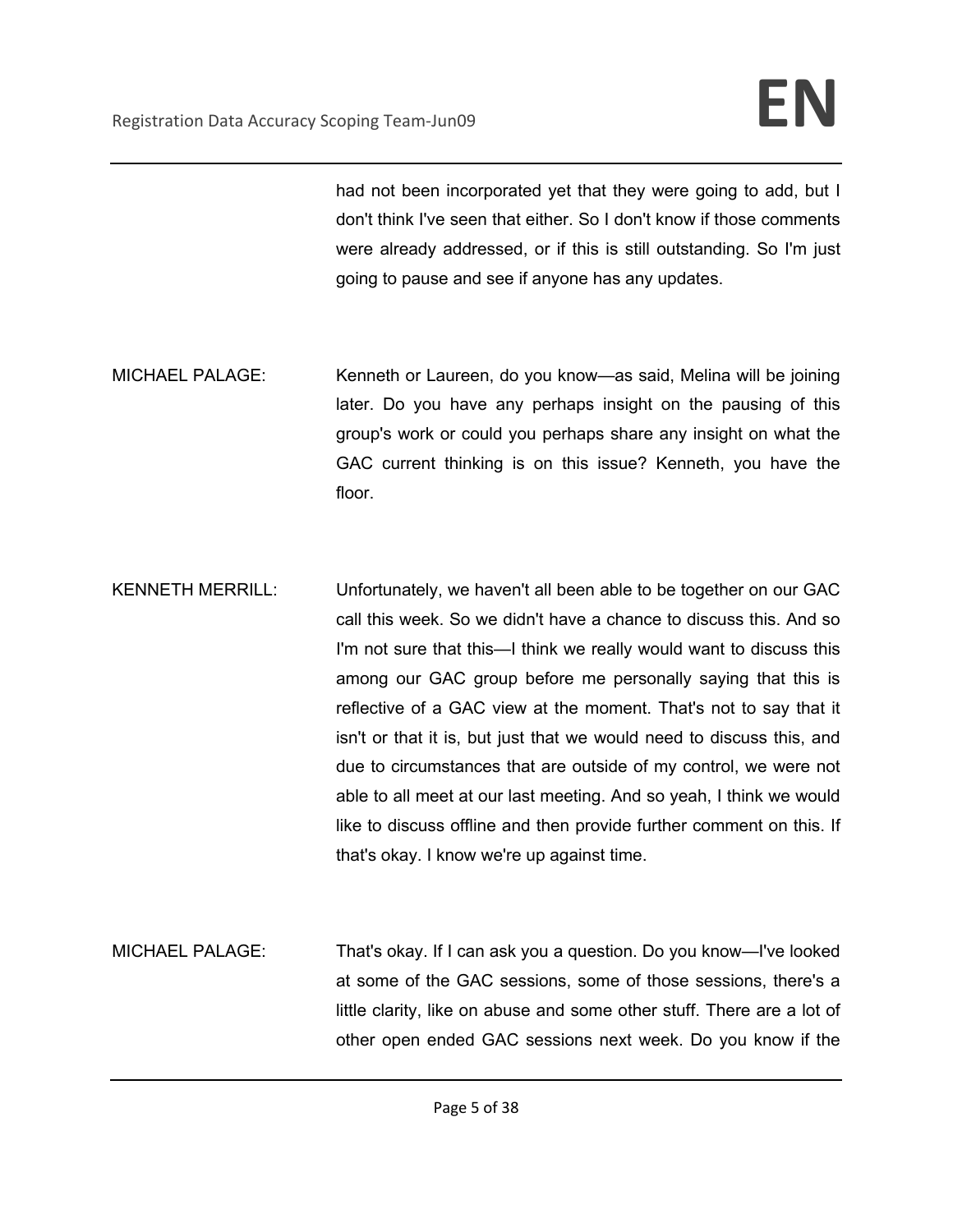particular work of this group is going to be allocated any time during next week's session? Because then that will give us some idea on—because obviously, as chair, I would not feel comfortable approving the finalization without the full GAC having the benefit of providing input on this. So do you know if you have time allocated next week for these subjects?

- KENNETH MERRILL: So I don't believe that we have formally set aside time, like on the GAC agenda. But I do know that we were planning to discuss as sort of GAC small group at some point at ICANN 74. But just not formally within one of the GAC sort of sessions. I think the GAC sessions that are not—they don't have a specific topic on the ICANN agenda are usually devoted to communique drafting. And so I don't think we'd be taking up one of those to discuss this, but I do know that we will be discussing this on the sidelines. and I see Laureen as your hand up, so go ahead, correct anything I may have done wrong there.
- LAUREEN KAPIN: We're in sync here. The only thing that I would add is, of course, as the GAC has messaged, this is a priority topic. And so we're very mindful of timelines. And I anticipate there'll be further discussion, so we can come up with a view that reflects our priorities here. But I did just want to highlight that. I'm not saying anything that folks don't know already, but just for clarity.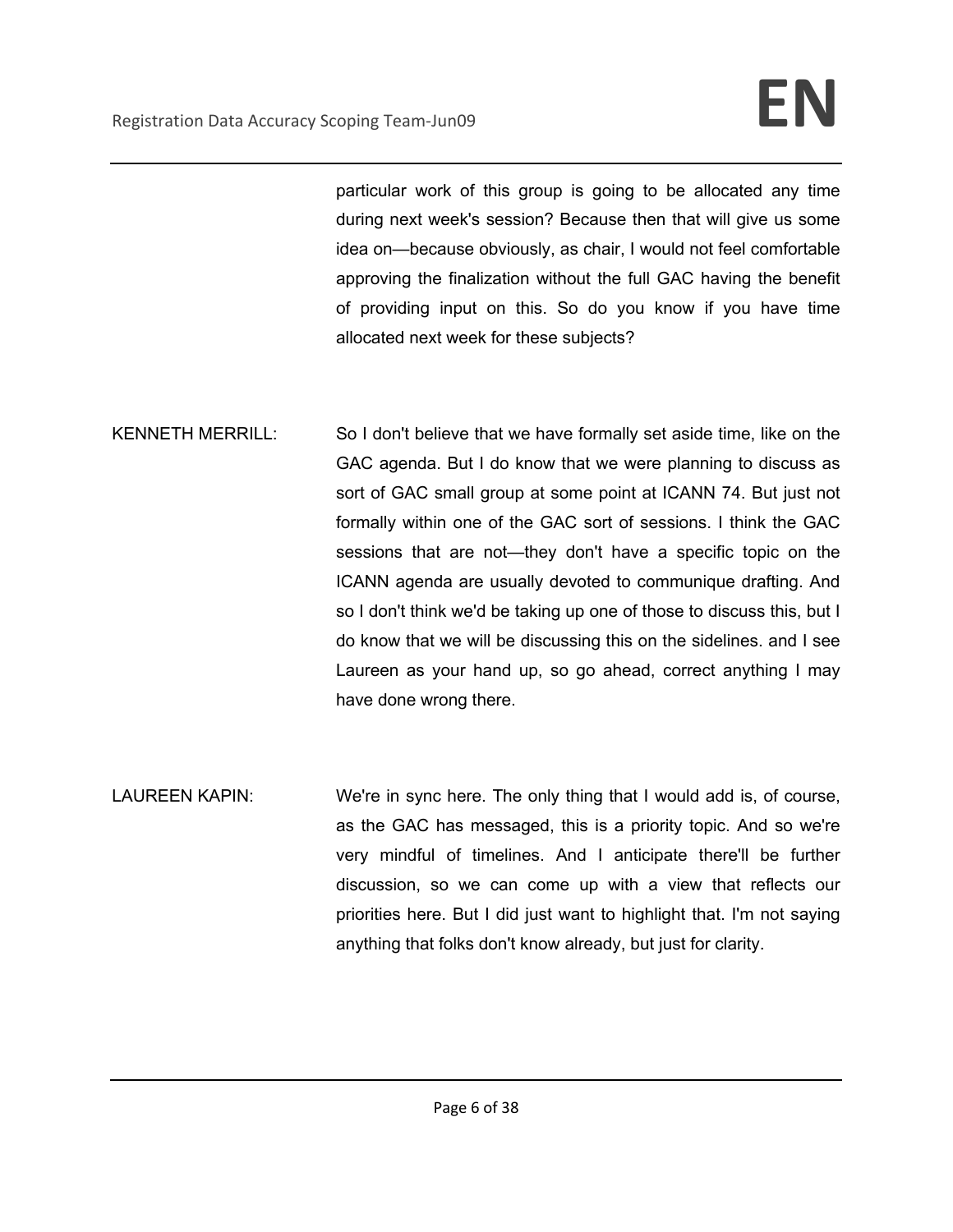- MICHAEL PALAGE: Thank you, Laureen. Again, I think Lori had also raised some concern about this, but again, her apologies. Is Scott Austin on the call? I do not see Scott. Alan, you have your hands up.
- ALAN GREENBERG: Yep. Thank you very much. With regard to the recommendation two and whether we should pause or not, if you read assignment three, it says based on the data we collected in one and two, which of course, we haven't collected data to a large extent. But there's an implication in three that also says we should—three is saying, look at the data and see whether the current measures are sufficient. But there's also a belief among some that's been expressed here that whether the current measures are implemented fully or not, and no matter how well they're implemented, that may not be a sufficient level of accuracy to actually achieve the aim and the purpose that we collect this data for. And that aspect of it does not rely on measured data. So certainly from that part of task number three, that discussion could be held. So it really depends on to what extent we're going to interpret the GNSO assignments verbatim or take into account what we have uncovered and discussed in the interim, since those were written. Thank you.
- MICHAEL PALAGE: So if I could perhaps summarize, if we take the spirit of—are we taking the letter or the spirit? The letter would say we can't do anything until we get the data. I think what you're articulating there as the spirit is there is the potential for us to do some additional work while that data is potentially being gathered.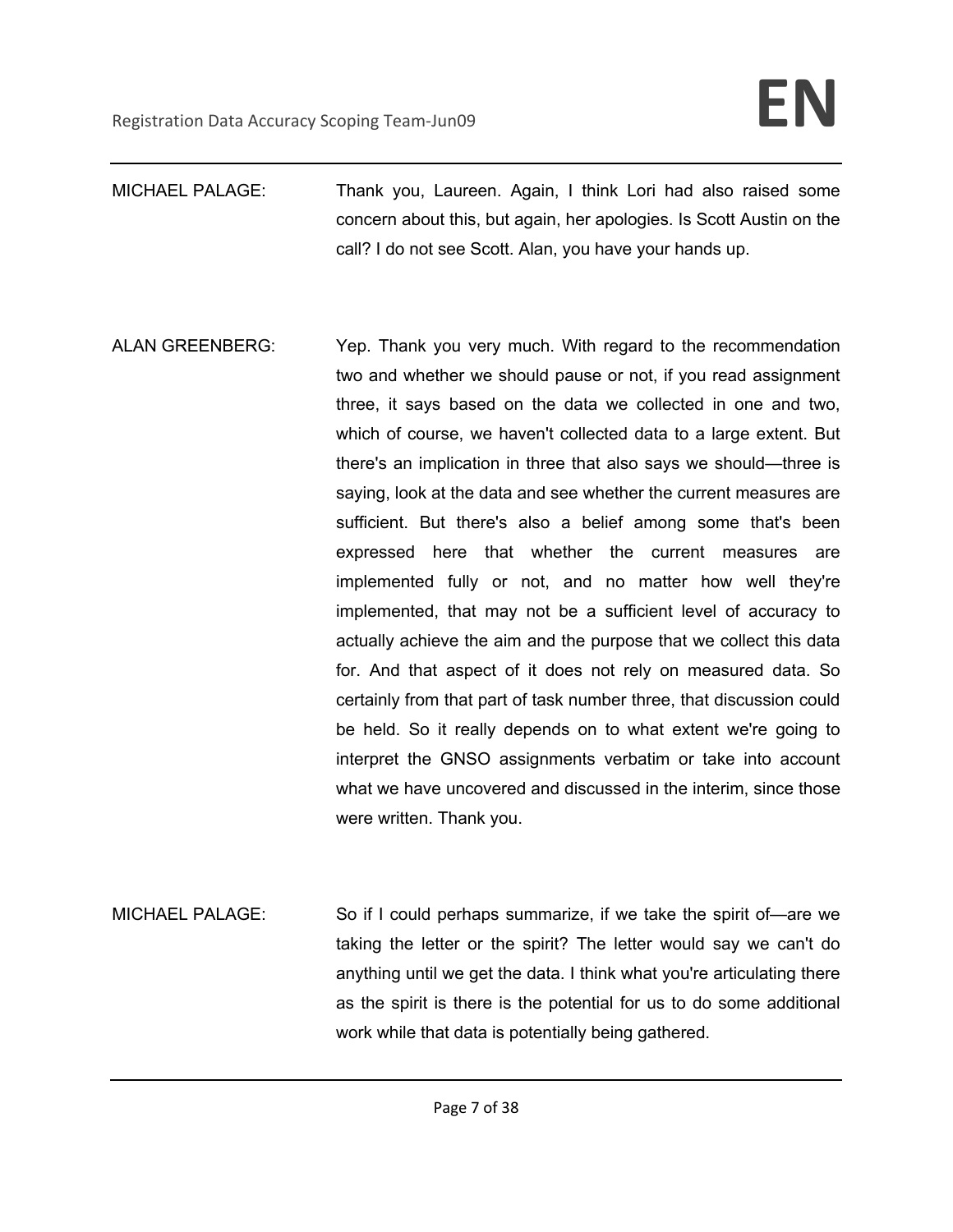ALAN GREENBERG: That is indeed my belief.

- MICHAEL PALAGE: Okay, I'm glad that I captured that and articulated it. Marc Anderson, you have the floor.
- MARC ANDERSON: Thanks, Michael. So, question for Alan, I guess I'm not sure I quite followed what you're saying. I understood Michael's summary. But I don't think I quite followed what you were saying. Could you maybe elaborate a little bit for my benefit? And sorry if I'm just being slow on the uptake.
- ALAN GREENBERG: Yes, certainly. As you remember the long and arduous discussion we had on whether what is currently in the RAA is a definition of accuracy, and we have finally arrived at the conclusion that that is simply what is in the RAA. There's a long and twisted history of how it got there. That may not be the optimum definition of accuracy for the purposes of the data we're collecting with regard to registrants. And so the question is, is there something better that we should be doing that would satisfy the various needs other than what is currently in the RAA? I think that's a discussion that we need to have to charge the GNSO with either proceeding with doing nothing or potentially having a PDP to alter those requirements in the RAA. That's part of our task, I thought. Does that make it any clearer?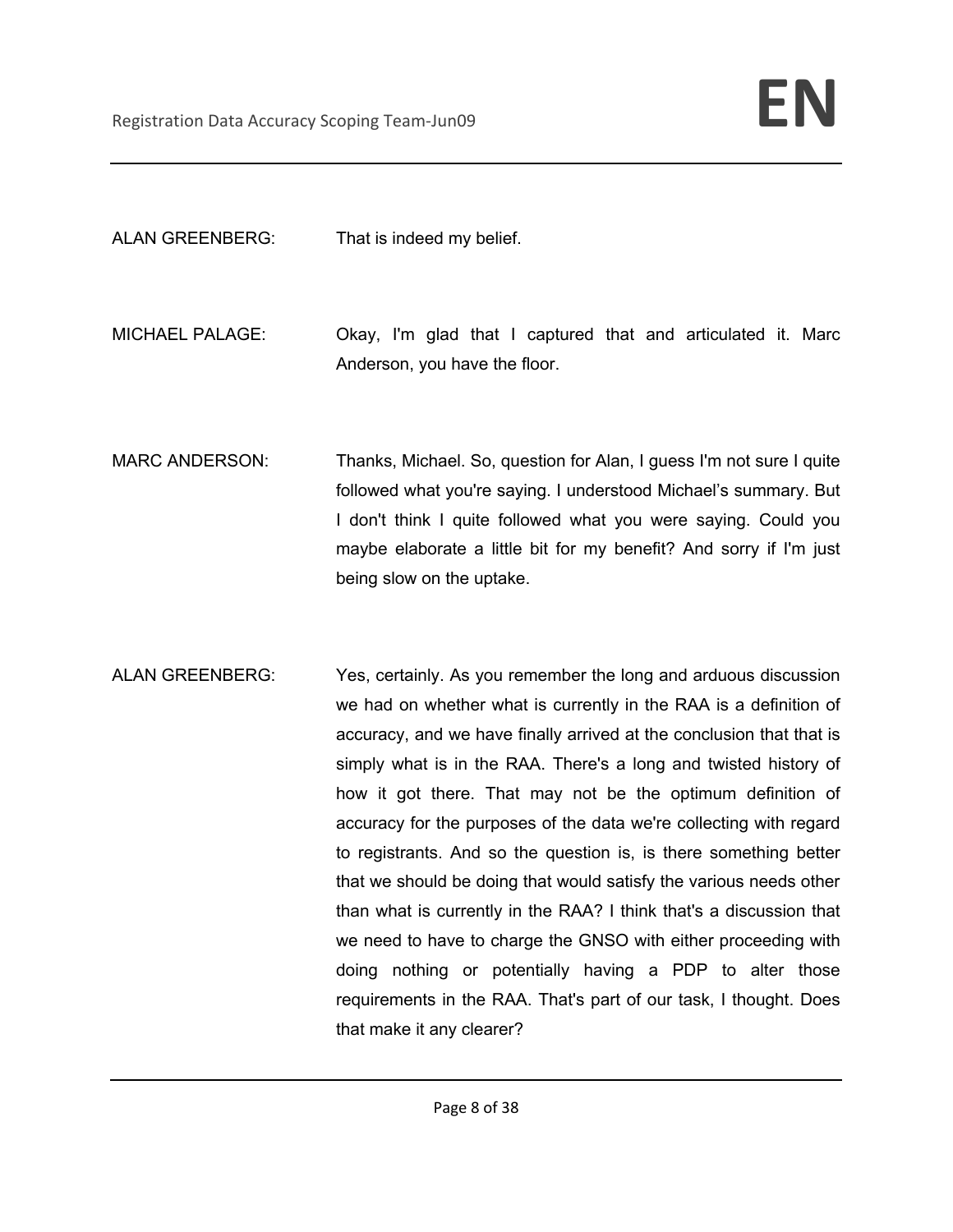MICHAEL PALAGE: Marc, back to you. Did that address your concern or not?

- MARC ANDERSON: I'm thinking. I feel like it's difficult to proceed without understanding the effectiveness of the current state. I guess I need to think about it some more. I'm certainly open to what Alan suggests, and I want to be as productive with our time as we can. I'm just not quite sure I followed. And maybe there's an opportunity next week for us to talk more in person.
- MICHAEL PALAGE: Well, if I'm correct, Alan, you are going to be virtual next week. Is that correct?

ALAN GREENBERG: That's true, but I can still talk.

- MICHAEL PALAGE: There you go. I will do my best to channel any of your communique in person next week. Marika, you have your hand up, you have the floor.
- MARIKA KONINGS: Yeah. Thanks, Michael, as for the moment there are no further comments I think on this specific section, I think what staff would like to do is bring this into the overall write up for one and two, so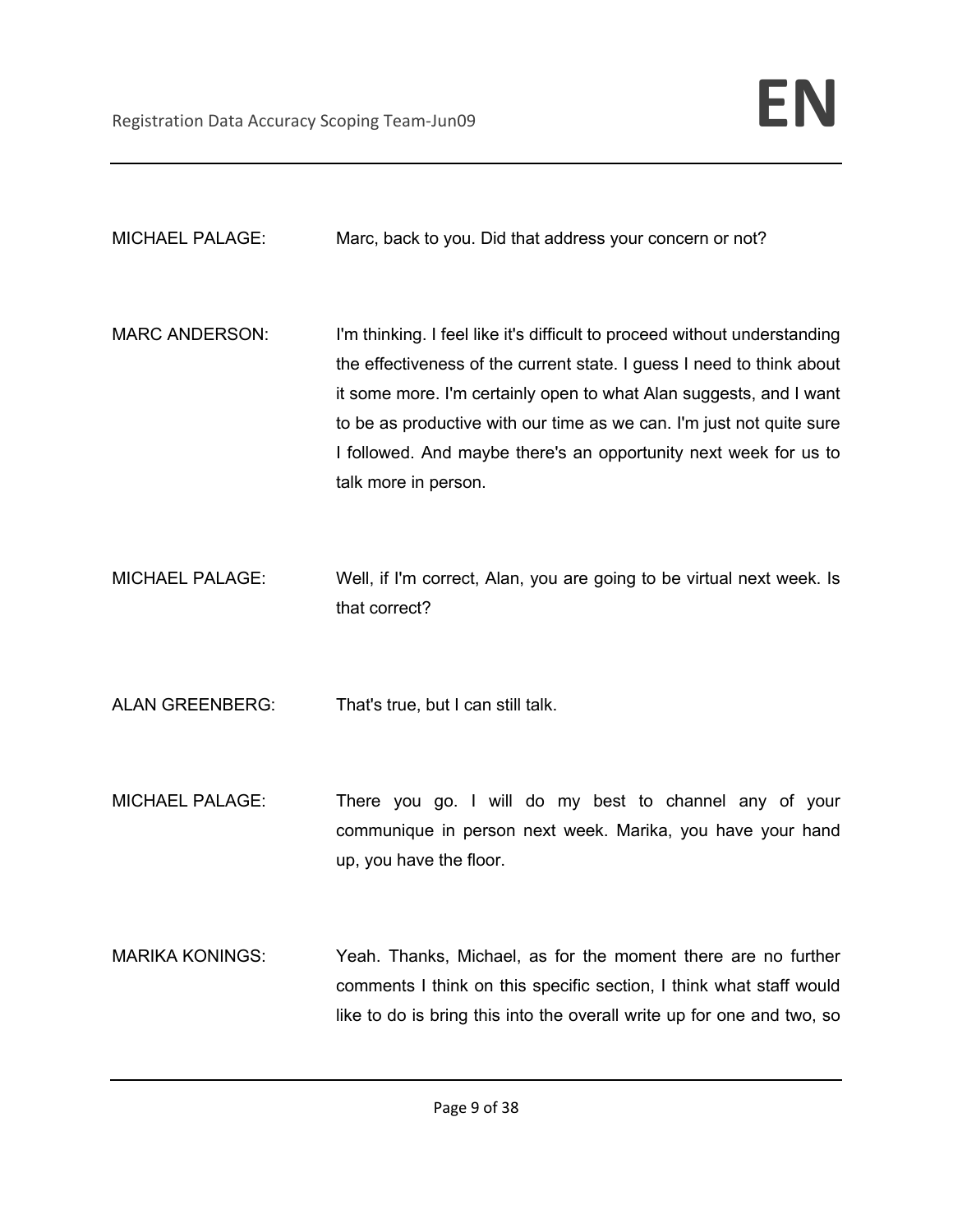that the group has kind of the full document to look at. And of course, you can all then still discuss further whether or not this recommendation needs to change or indeed specify what work could be done in the interim, either as a staff in between assignment two and three, or already as part of assignment three. But it is important to kind of call that out, because I think that assignment does foresee that this now goes back to the Council for review, and to review the specific recommendations on what needs to happen next before kind of work commences on the next assignment.

So if the group is disagreeing with that, we can take what we have here and kind of move that into one document. So again, it's all in one place. And that may make it easier as well for everyone to review and see the complete picture of the write up for assignments one and two.

MICHAEL PALAGE: Okay. Do we have any other comments in the section doc?

MARIKA KONINGS: No, not on this one.

MICHAEL PALAGE: Okay, let's close it out.

MARIKA KONINGS: Alan, I don't know if that's a new hand.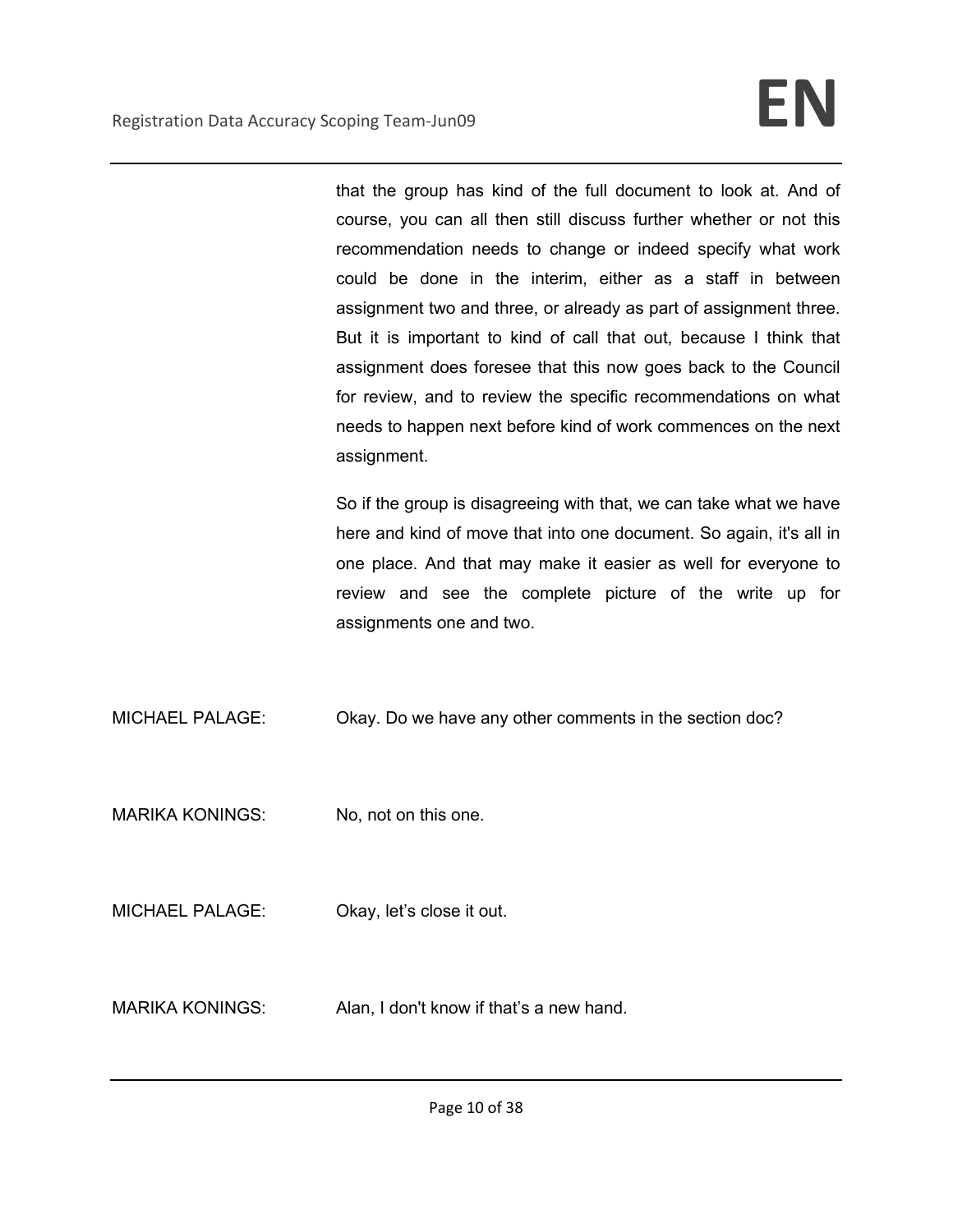ALAN GREENBERG: That is a new hand. T y. I just wanted to note that the concept of pausing and waiting, if we're going to wait to see if we get an answer from Data Protection Board, from a point of view of data, the optimal answer is they'll say, "Yeah, sure, you can do anything you want like that." And then we actually have to do it, which is going to take probably a year to two years to get some real data. Are we really wanting to pause for a year to two years? If not, we have to rethink about why are we pause again? What are we going to get out of it? What do we need to unpause? Thank you.

MICHAEL PALAGE: Sarah, you have the floor.

SARAH WYLD: Thank you. I guess I'm just a little bit confused. I like Alan asking, what would we need to unpause? That's a good question. What do we need to proceed? Like if we're not sure whether we can do the methods of measuring the success of current requirements and we're waiting for input as to how we can measure that, then what else, practically, could we do? Which I guess is the same question that we're looking for input from the GAC team. So I'm sorry for being repetitive. I'm just all for doing work. I just don't quite understand what work that would be.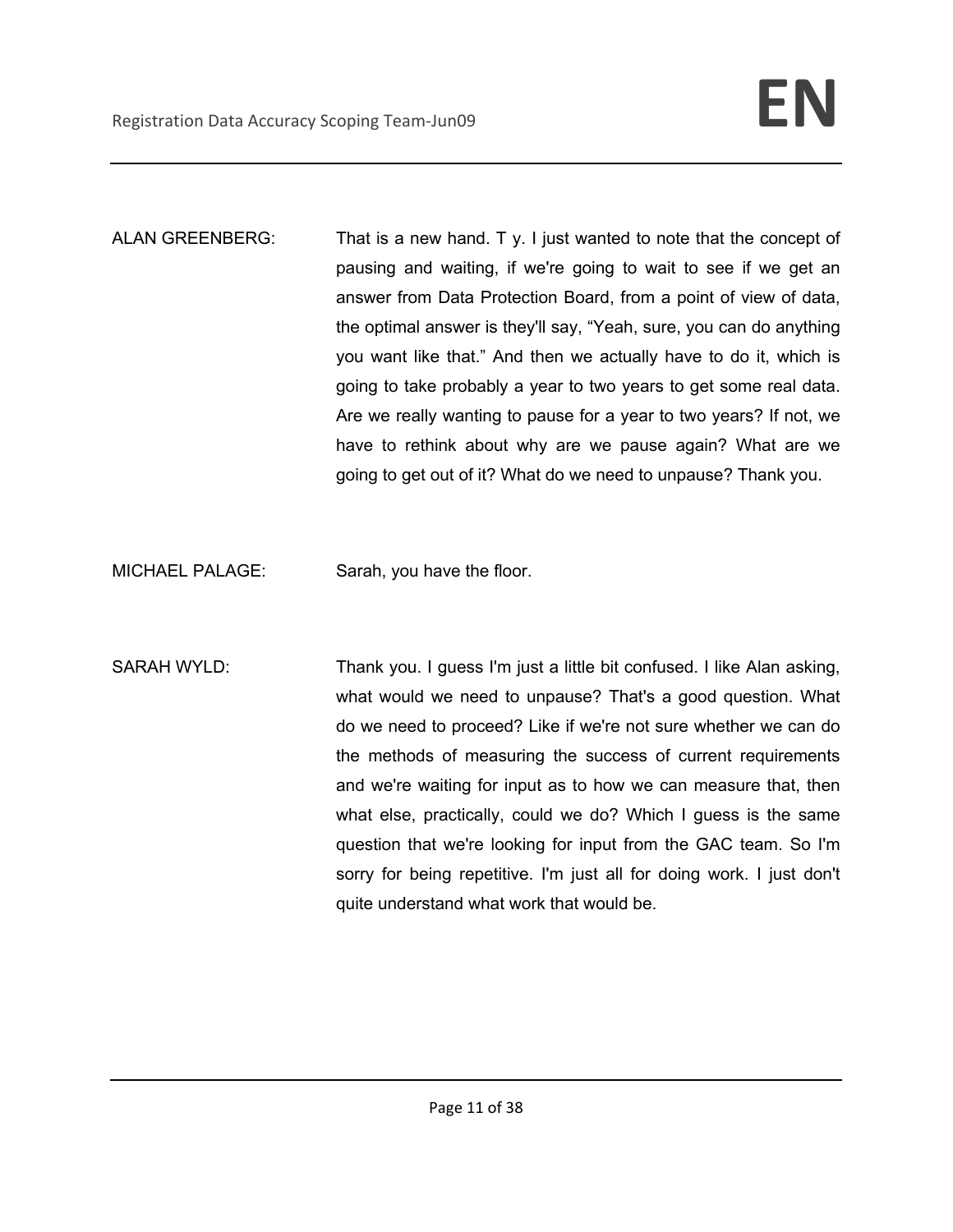- MICHAEL PALAGE: So I think just in the interest of time, we will move this to the final document. We're not finalizing anything at this point in time. And yeah. Laureen, you have your hand up. Go ahead.
- LAUREEN KAPIN: I just wanted to respond to Sarah's question, which I think is a very good one, and observe that there are different ways of thinking about measuring this. And actually, this has been the topic of some discussions within the GAC small group recently. And in addition to getting an assessment of the accuracy of what's there, I'll just put that under a big umbrella with that shorthand, the other question, of course, is, what measures are in place to make sure that someone just can't register a domain with inaccurate information? And that's something that could be tested. That's something that a system could be set up where different registrars are actually tested by providing information that is accurate and information that is inaccurate and seeing basically whether you're able to register a domain name with information that's not accurate. So that is another way to look at this issue and work that could be done in the interim. So I just wanted to add that thought, is it's not only measuring what's there, it's measuring what's in place to ensure that the input received is actually accurate data.

MICHAEL PALAGE: Sarah, you have the floor.

SARAH WYLD: Thank you. I guess I continue to be confused, because finding out what measures are in place to make sure that people cannot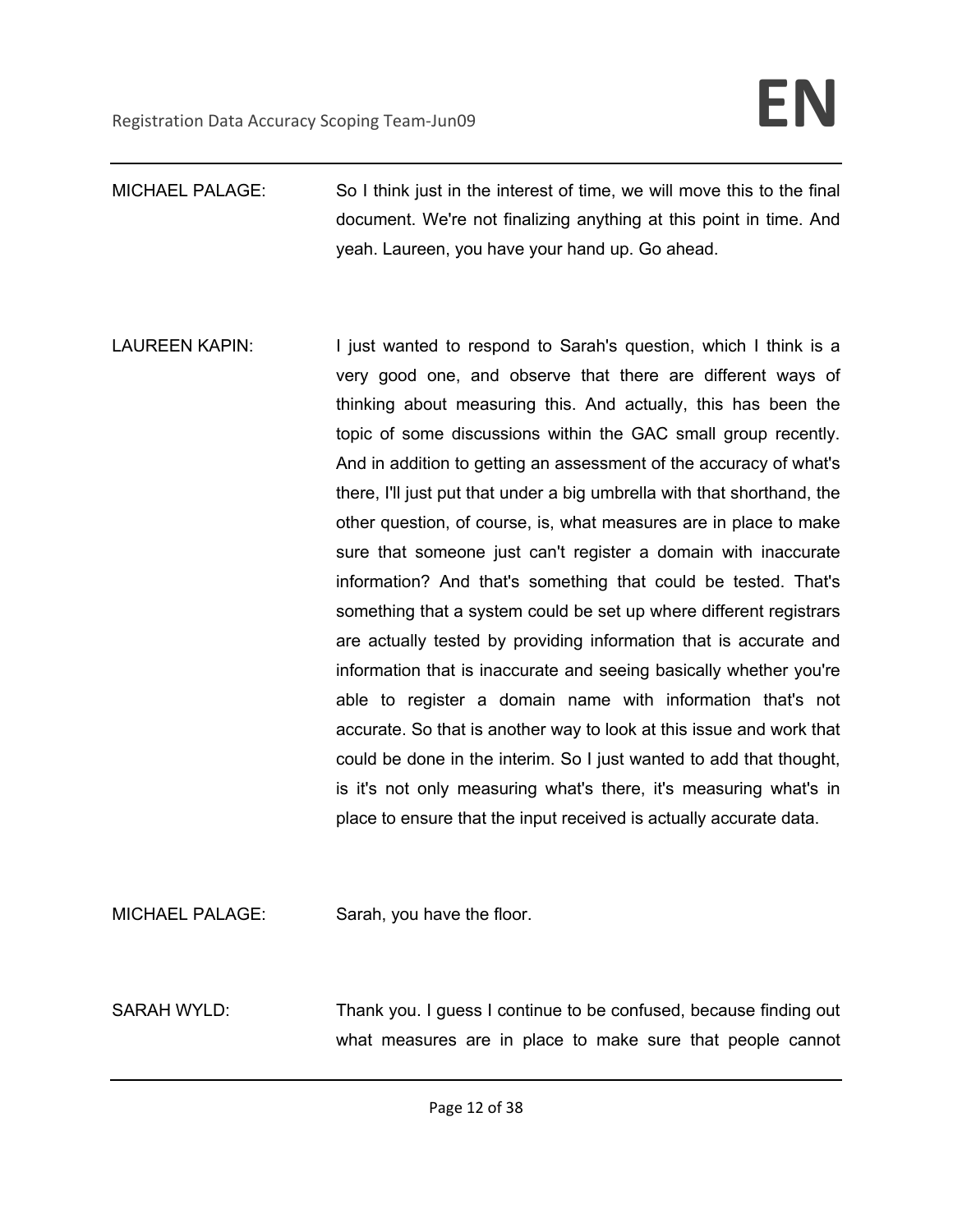register a domain with inaccurate information sounds like assignment two. Isn't that what we were supposed to be doing? So I kind of love this idea. Maybe here's another suggestion that we haven't yet seen in our list of possible ways to measure if the current requirements are sufficient. Let's register a bunch of domains with different types of data and see what happens. Maybe that's part of our assignment. Thank you.

- MICHAEL PALAGE: Provocative. A sting operation, seems to me. So, thoughts on that? I think that is an interesting, thought provoking suggestion. Has anyone ever thought about allowing ICANN to go out and register 100 domain names or X number of domain names across X number of registrars? Owen, you're an alternate, you're not allowed to raise your hand. But I always let you speak anyway. So go ahead.
- OWEN SMIGELSKI: Thanks, Michael. Yeah, I know, I'm an alternate. But this was actually something that I considered when I was working at ICANN Contractual Compliance. It turned out that a number of people who were there actually had never registered a domain name before. And so we looked at whether or not we could use ICANN funds to let people go through and register domain names. And there were a number of concerns that came up. First of all, using ICANN money to go to registrars. How do you pick them? How do you determine them? And then also, some of the problems were what happens if you discover compliance issues, things like that? So I know it's been considered and it was rejected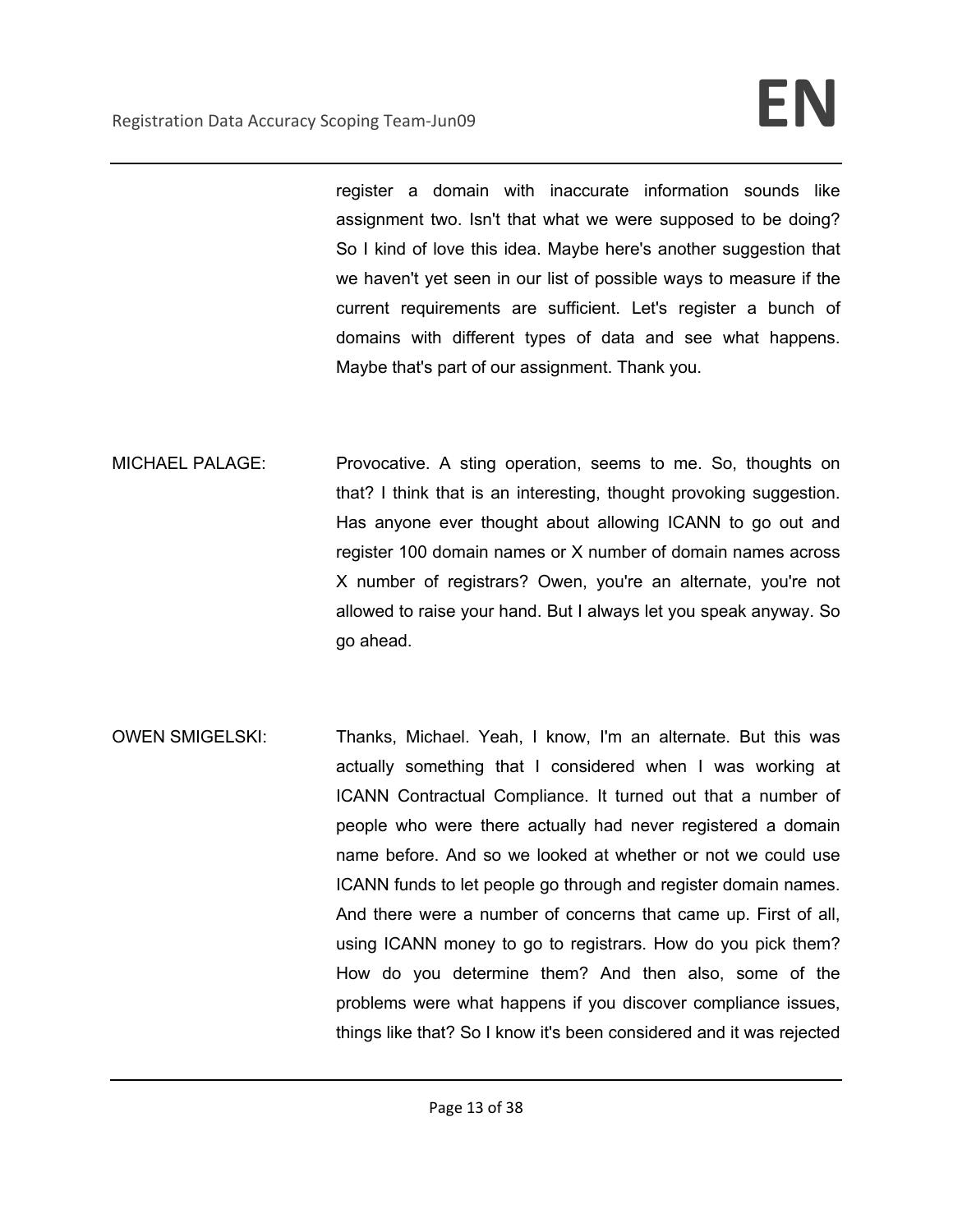|                        | at that time. Perhaps it might be different for a study or something<br>like that. But that's just the experience that I had when I was there.<br>Thanks.                                                                                                                                                                                                                                                                                                                                                                                                                                                                                                                                       |
|------------------------|-------------------------------------------------------------------------------------------------------------------------------------------------------------------------------------------------------------------------------------------------------------------------------------------------------------------------------------------------------------------------------------------------------------------------------------------------------------------------------------------------------------------------------------------------------------------------------------------------------------------------------------------------------------------------------------------------|
| <b>MICHAEL PALAGE:</b> | So Owen from ICANN Compliance, how did ICANN go about<br>choosing the current registrar for icann.org?                                                                                                                                                                                                                                                                                                                                                                                                                                                                                                                                                                                          |
| <b>OWEN SMIGELSKI:</b> | I have absolutely no idea how ICANN picked to use GoDaddy for<br>that.                                                                                                                                                                                                                                                                                                                                                                                                                                                                                                                                                                                                                          |
| <b>MICHAEL PALAGE:</b> | I'm just saying ICANN can register domain names in its own<br>name. So it can do that. It has done that in the past. So as I said,<br>any other—so you have concerns—is there—Marika?                                                                                                                                                                                                                                                                                                                                                                                                                                                                                                           |
| <b>MARIKA KONINGS:</b> | Yeah, thanks, Michael. Just to note that I think we still have the<br>original proposal document where we asked people that had<br>specific proposals to kind of [write that] out and provide specific<br>details on what it would look like, what will be some of the pros or<br>the some of the cons, what would be expected to measure, so that<br>the group could have a more wholesome discussion around there,<br>whether or not it would be worth taking that proposal forward. And<br>that's what we, for example, did with the registrar survey, that a<br>registrar audit idea. And of course, we still have a number of<br>proposals there that are kind of, to some degree, paused, |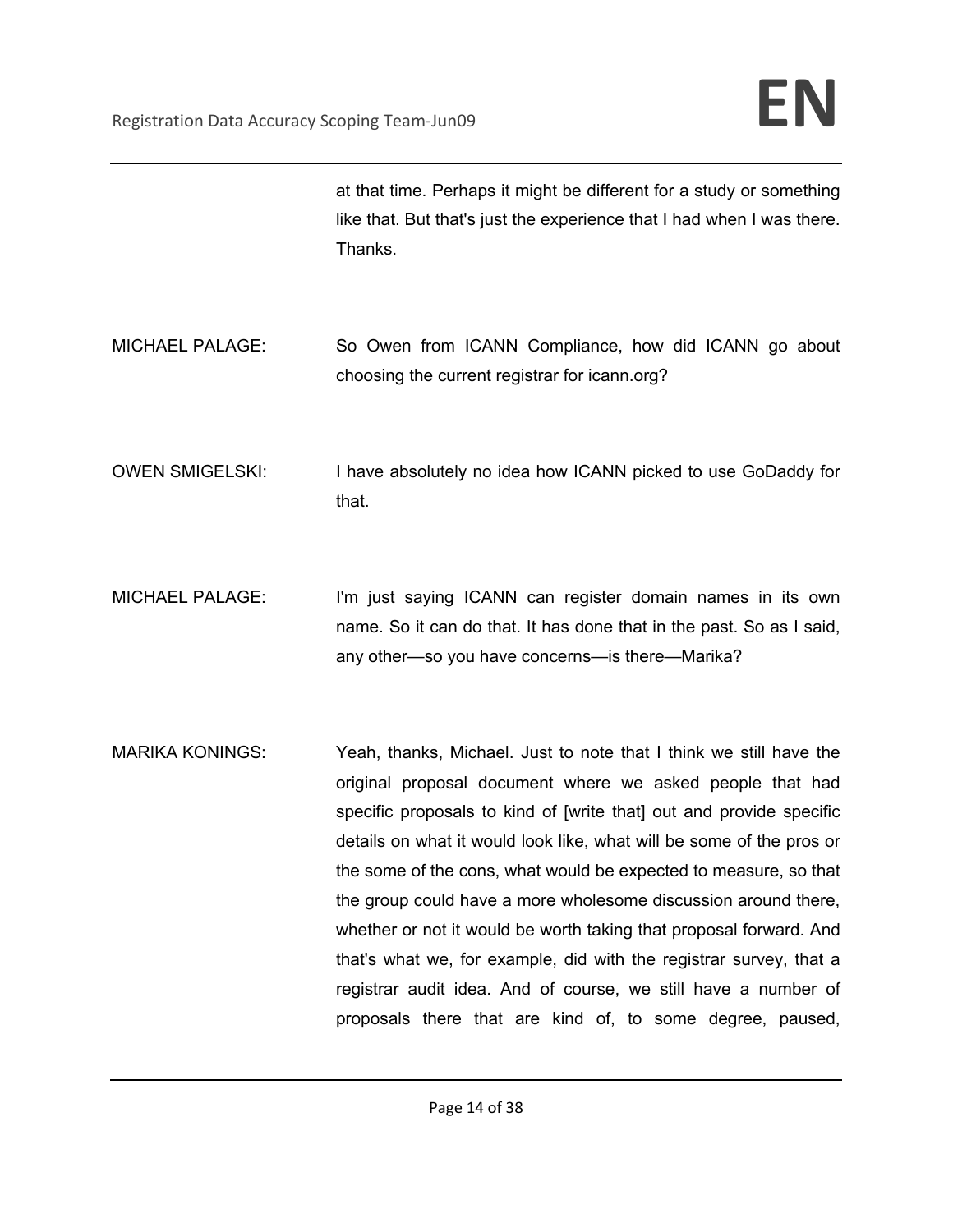because we're waiting for the feedback on whether or not a personal data or registration data could be used to do some of that work. So it may be worth asking Laureen to maybe look at that document. And if she wants to expand on that proposal so that this group can reconsider it, that is something that should be brought into the picture and incorporated into the report. That is, of course, something that the group could still decide to do. So that might be a way forward, if there are ideas that are worth exploring further to kind of go through the same path as we did with other proposals previously.

- MICHAEL PALAGE: I think that is a good suggestion. And as I said, I just liked that as a topic, I actually think it is quite informative. And what happens is in the best scenario, ICANN can control what information is being registered, we can make sure there is no PII, we actually can create a rather interesting little microcosm there. Anyway, I think we're done with this document. Alan, you have your hand?
- ALAN GREENBERG: I do. The last little bit of discussion has been really interesting, I thought, because it may be reasonable to revisit some of our early [inaudible]. As was pointed out, we were asked, what could we do? And the concept of registering domain names to test, to try to register illicit information or bad information and see if anyone catches it, according to the current rules, is interesting. Whether that's a good idea or not, I'm not going to comment on.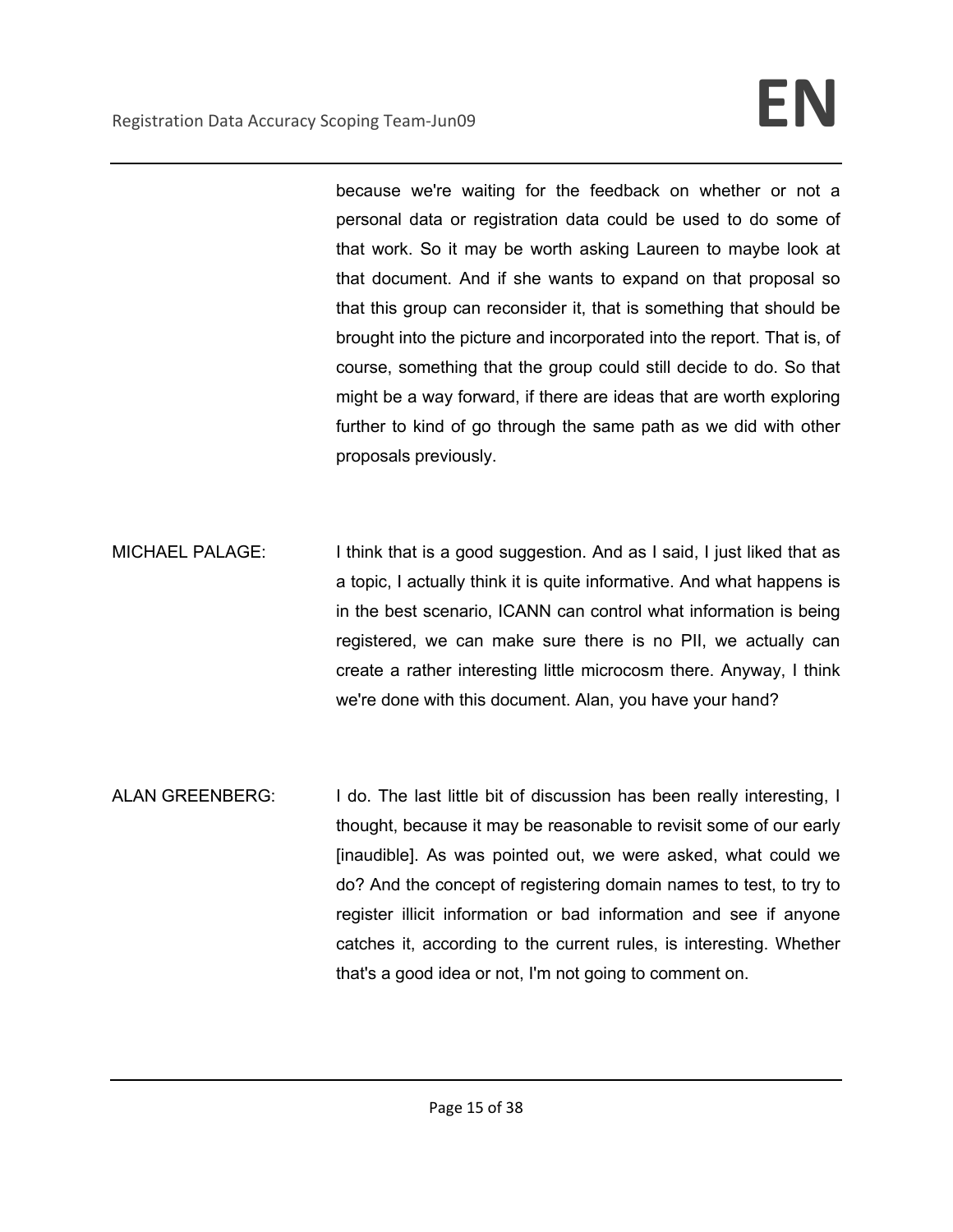But it may be reasonable to revisit it and say, given what we now know, a year later, N months later, are there other things that we could do which may be good tests? I mean, one that came to mind as I was listening over the last few minutes is you remember one of the questions we asked ICANN was whether registrars are obliged to monitor bounces. And the answer was no. But we know some registrars do monitor bounces.

And that, in fact, is a measure of whether they have accurate email addresses or not. Knowing what the rate of failure is of those on the reminder notices would be a really interesting measure of whether—if the email doesn't bounce, we don't know if it goes to the right place and anyone looks at it. But if it does bounce, we know it's bad. Or at least there's a problem. And that kind of thing, we never suggested before. Maybe it's time to quickly revisit before we tie everything up with a bow and say, knowing what we know now, can we augment the suggestions we made at the very beginning of this proposal, this process? Thank you.

MICHAEL PALAGE: So if I can summarize, sort of do a checksum of our work to make sure that it's still ...?

ALAN GREENBERG: The work we've done may actually have been productive enough that we learned something since we started this process. That's a radical idea. I know.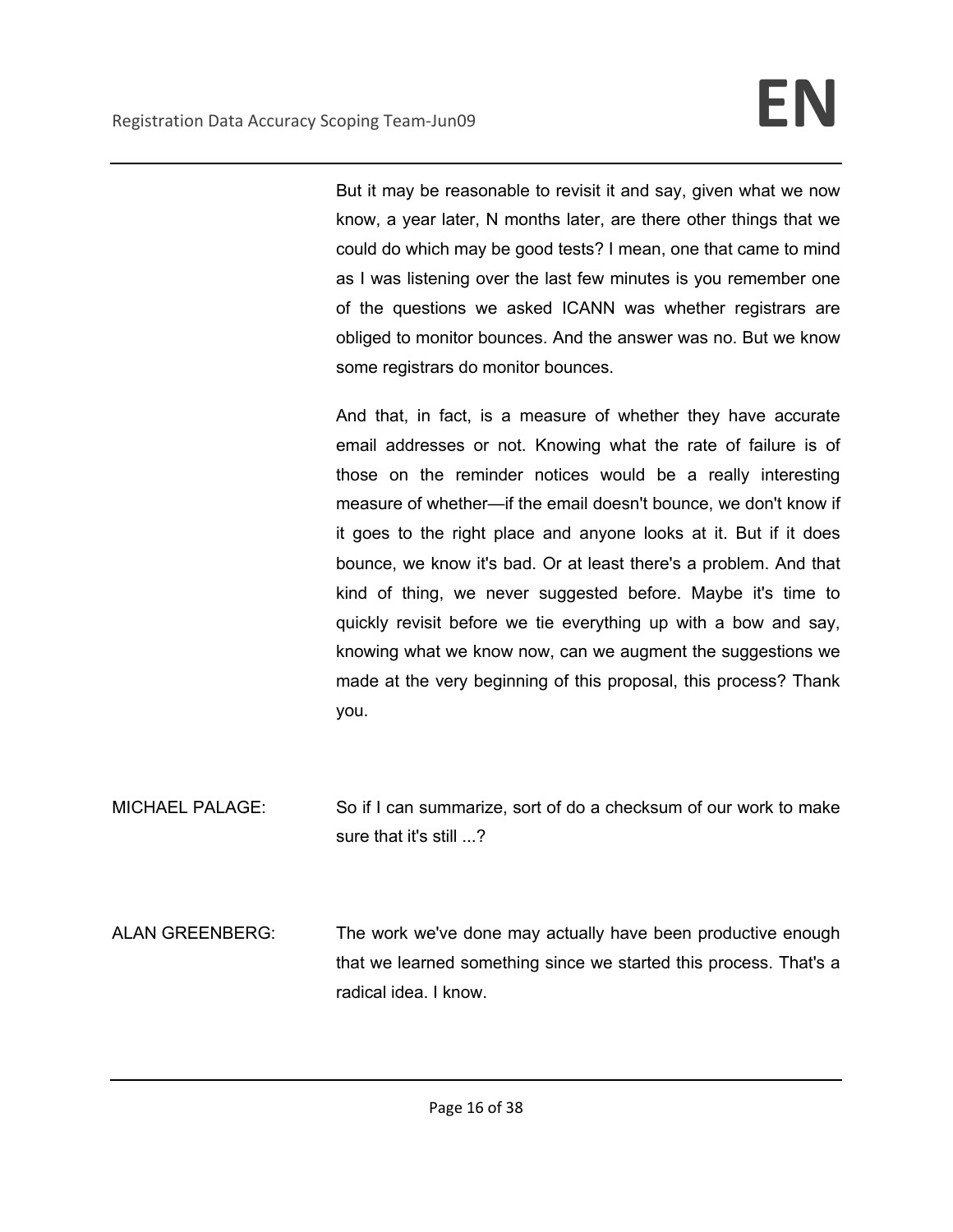| <b>MICHAEL PALAGE:</b> | IT would help justify how we all collectively spent the last eight |
|------------------------|--------------------------------------------------------------------|
|                        | months of our lives. Okay. I think now Marika, you can close this  |
|                        | document. Okay. And we can now move on to the write up for         |
|                        | assignments one and two. We can pull that up.                      |

And I am not diligently checking the chat. Let me see what's going on in the chat. Marika, I'm going to be reading through the chat. Do you want to sit there and tee up where we are in this document and who has the last comments?

MARIKA KONINGS: Yes, so as we discussed during the last meeting, the staff team went through all the outstanding comments in this document where in some cases, there was a bit of a kind of back and forth, some agreeing, some disagreeing. In other cases, comments were made, but no reactions were received.

> So for each of those, we provided a proposed path forward to kind of close out these items. And we asked everyone to look through that, and basically flag on the list if there were any items that either groups could not live with, or where they have alternative proposal for how to kind of move forward on those.

> And I think Beth was the first one to send a message to the list, I think she flagged two items, one of them actually is further up in the document. And that related to the cross-field validation work. And I think Beth has sent some language or kind of a status update on that work that was undertaken. So our suggestion is to incorporate that here. So at least there is some information on where that stands, if I understood correctly from Beth's email.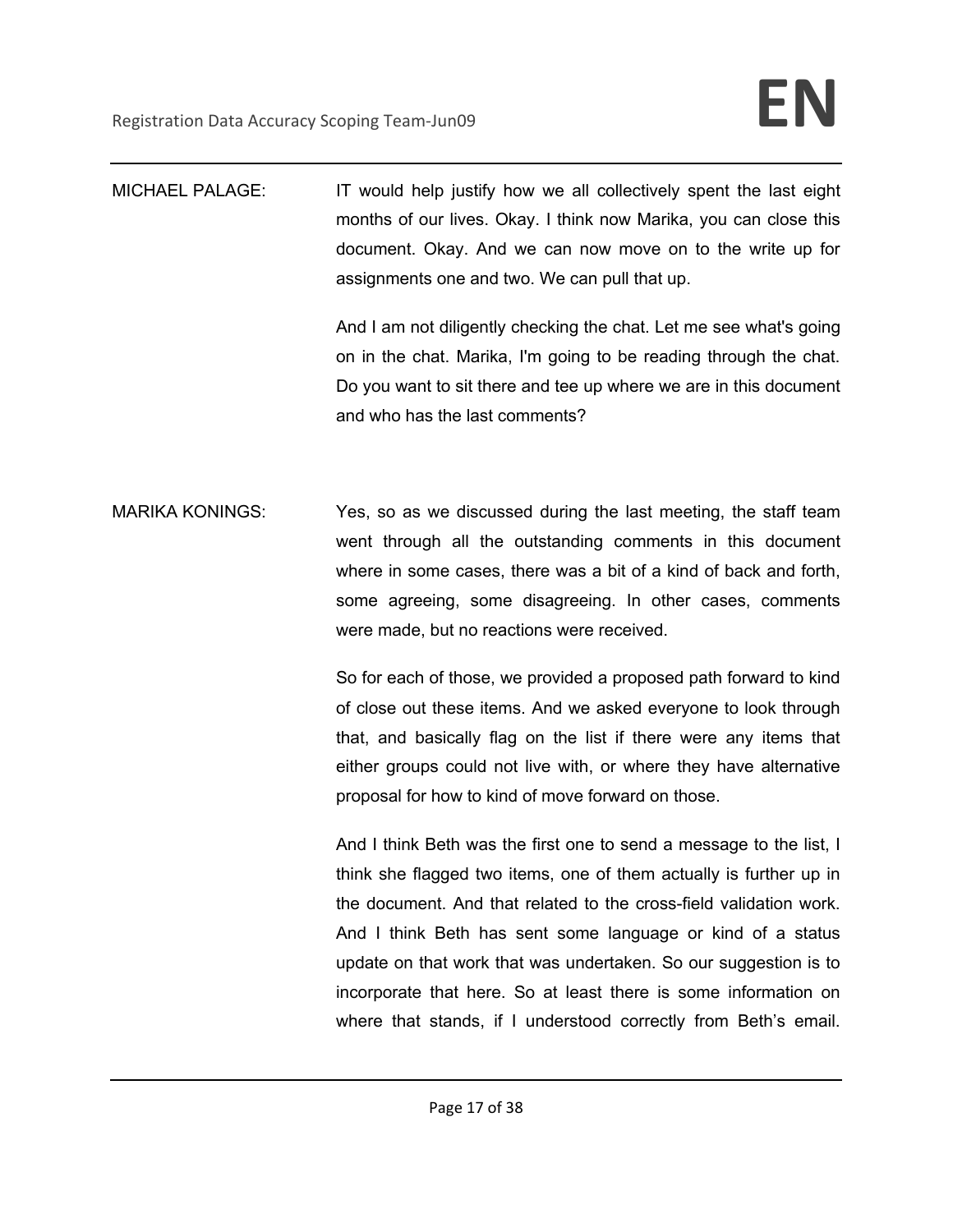Work has been undertaken in that area, but it's currently paused. And if I remember correctly, I think after the EPDP work is completed, it's the intent to kind of revisit that conversation. So I think that's probably a fairly straightforward way of addressing I think the comments and questions here about the status of that work.

- MICHAEL PALAGE: Marika, real quick on that point there, and maybe if Sarah are one of the registrars would comment on that—is Volker on today? I don't see Volker. So my recollection of the cross-field validation, I think there was an RFI or RFP that was issued. There were proposals collected. I think it then went back. And my understanding based upon what I believe Volker had said previously was that it was agreed that it was not economically viable. So that was my recollection. Sarah, Roger or Owen, could you confirm what happened back in 2008 with that cross-field RFI or RFP, where that ended up?
- OWEN SMIGELSKI: Hey Michael, I forget Volker was not going to be here. So I guess maybe I am alting for him today. So that way, I can actually speak. But no. So I participated in a call—I think it was probably in January or so with ICANN Org, on behalf of the Registrars Stakeholder Group about the status of the cross-field validation. There were two RFIs that ICANN Org did in 2014, I think 2017 were the dates, looking at if this is possible, what the effort would be, things like that.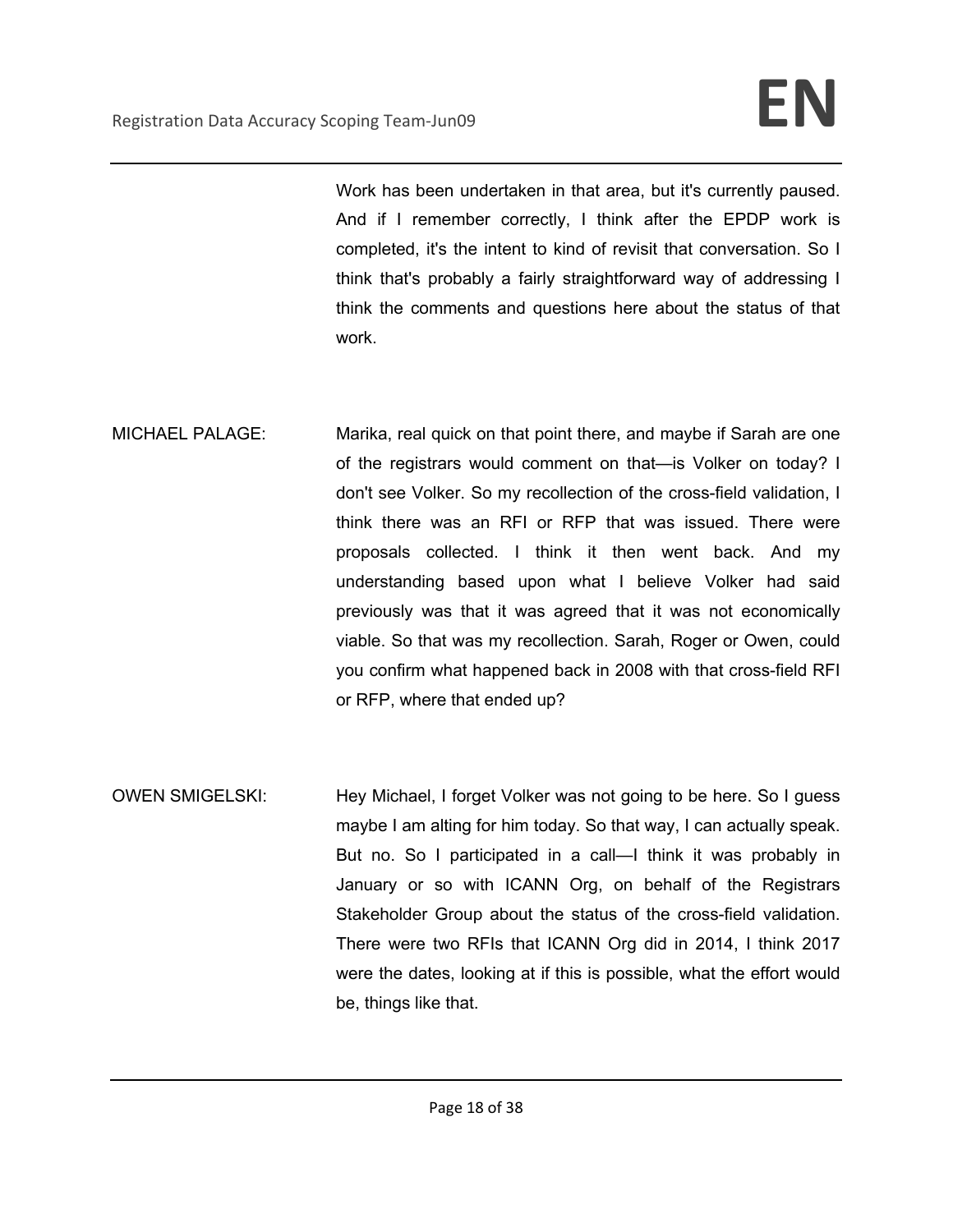And there were some concerns that it would not necessarily be something that could be applicable everywhere for everything. There was no solution that could actually work in all situations. And also, there were some cost considerations as well, too.

And so at that point, the efforts were paused, and then the whole GDPR temp spec thing came up. And so after that, there was a pause. Once the EPDP phases one and two, and I guess also 2A, have been implemented, that's something that ICANN Org and the registrars agreed that's something they do plan to look at again and see whether the landscape has changed. It's been, obviously, a couple of years since that has happened. So the intent is to do another RFI to see, is there a solution? Has technology updated in the last eight to six years or whatever? So that's the status as I know, again, it is paused. And so that was kind of reflected in that comment that we provided to the policy team. Thanks.

MICHAEL PALAGE: Thank you, Owen. incredibly informative. And again, I know Lori and Scott had both raised this point before in the past. Could you perhaps document that or point to some documentation where they were talking about looking at it or issuing another RFI? Could you point to that so that we can include it in our documentation? I think that would be very important. I think even Melina had raised this concern before in the past. So if in fact there is an indication or a willingness or a previous agreement by ICANN and the registrars to revisit this, it would be nice to point to that authoritative commitment or representation if we can include it.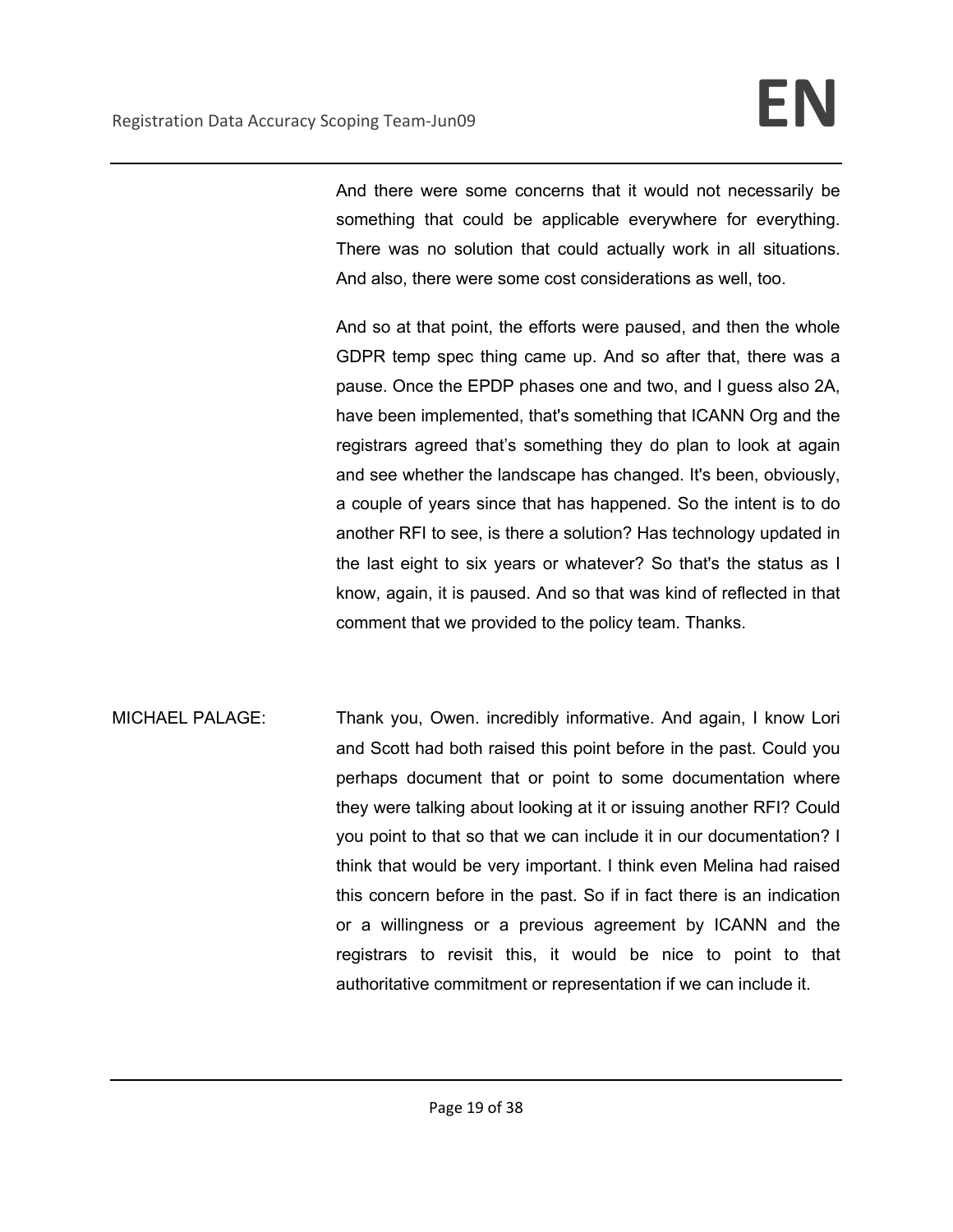The second question I had for you, again, tapping on your either former ICANN Org hat or your current registrar hat, my recollection, in looking at this work previously, was that the vendor was going to take access to the publicly available information to do its work. At any point in time, has ICANN ever thought about getting a service and allowing the registrars to access that service? So instead of ICANN having to touch the data, could they just provide for a third party and then let the registrars check the data? What was the actual dynamics of how the cross-field validation would have worked in the past? And is it possible with what I just mentioned as an alternative to be more GDPR friendly and minimize the movement of data?

- OWEN SMIGELSKI: I don't know what the solutions were that were proposed or what was considered or how it would work with GDPR. But my recollection is that it was supposed to be something applicable to all registrars. Whether or not it was something that ICANN would provide or registrars would access or be part of the thing, I don't recall. And I certainly can't speculate. And I think in light of how the first time this was considered and information was requested, and this was 2014, I think we can't really speculate as to what and how it would operate now. And also, it's not really necessarily within our scope as well. Thanks.
- MICHAEL PALAGE: Well, our scope's accuracy. So, I'm going to push back that—I would say that it is in our scope, we're focused on accuracy, there is a specific reference in 2013 about cross-field validation, which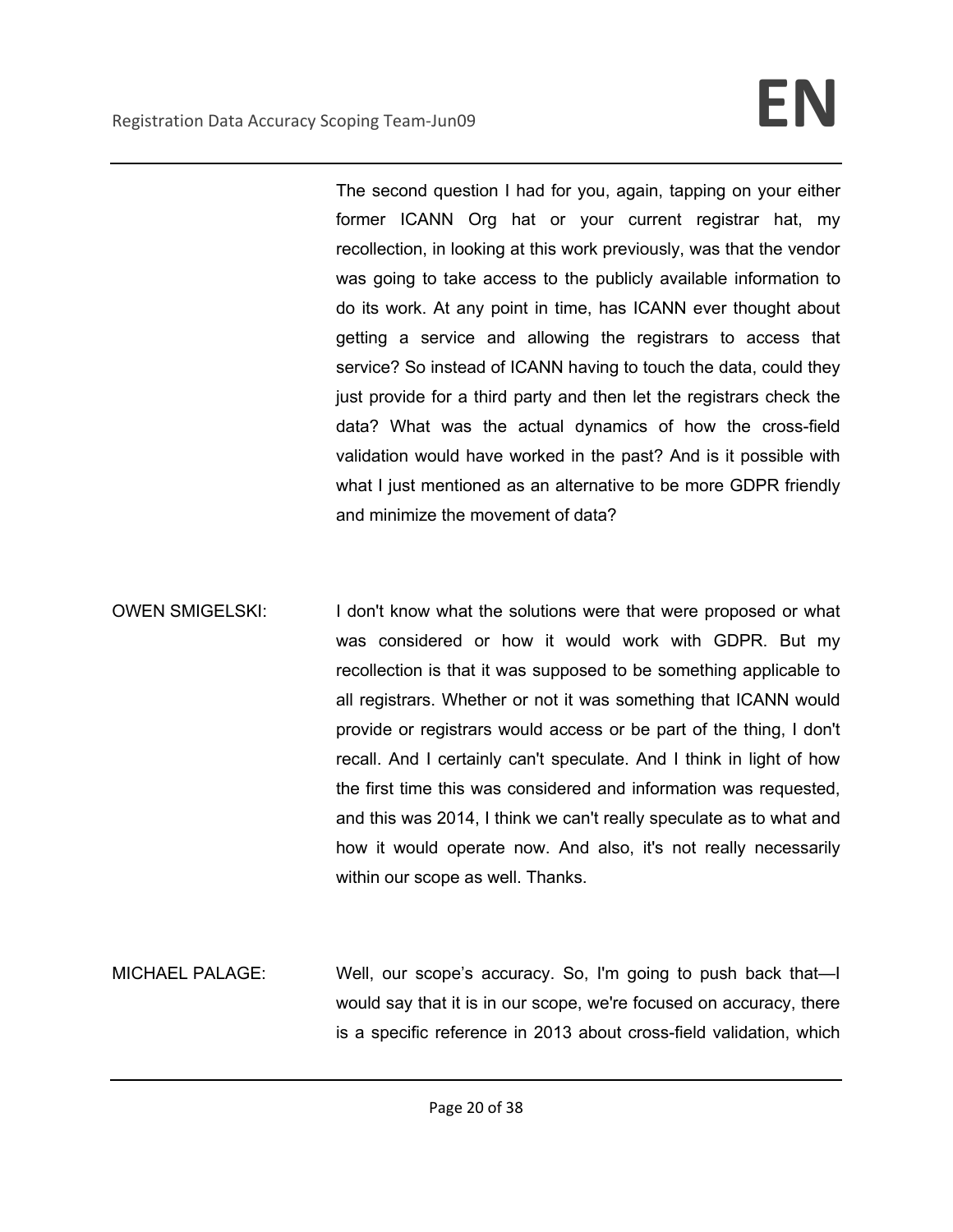by its very definition refers to accuracy. So I guess I would probably push back. But I will let Lori perhaps speak to that. Sarah, you have the floor.

- SARAH WYLD: Thank you. Thank you, Owen, for reminding us of the status of the cross-field validation work. I am not sure that we really need to put more thought into this. There was a suggestion to add some explanation to the document about what is going on with that work. We the registrar group have—or the contracted parties, sorry, have suggested text that could be used for that via email. I've just pasted that into the chat. If there is a desire to include links to where the existing work was held on the website, I'm sure that Marika or the staff team could find those links for us. I don't think this really needs much more thought at this point. Thank you.
- MICHAEL PALAGE: So I hear you, Sarah, but the reason why—again, I want to be mindful of the comments that Lori had made. And I think this actually goes back to some of the comments that Alan had made earlier. It's really easy to pause. How do you unpause? How do things get lost? And there is a such a minimum set of 2013 requirements in the RRA, and this being one of them, I think it's important that we don't lose sight of this and perhaps Lori will not oppose to your alternate language. And if she has no objection, again, just trying to be the neutral chair. She's not here so I just want to play devil's advocate and perhaps recognize her previous comments in this area. Let me see. Alan, you have your hand up. Becky, you're next in line.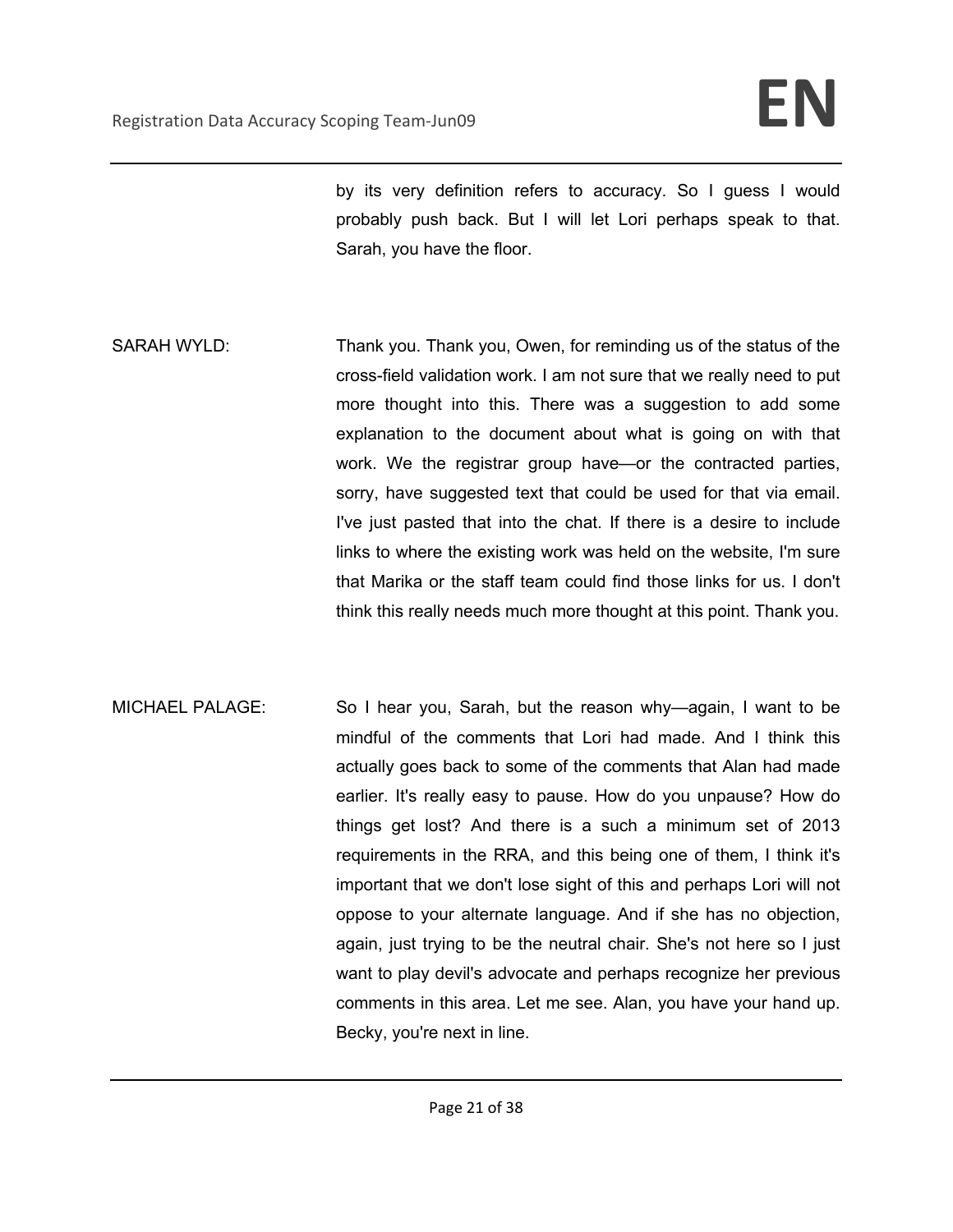ALAN GREENBERG: Okay, thank you. I just wanted to comment on this being out of scope. I think it's very much in scope. It is a requirement. It's one of the few requirements that was put into the RAA. And there was a conscious decision made that Compliance would not enforce it. My understanding, and it may be wrong, is that it was considered economically unviable or impractical for registrars to do this. That implies to me that I can never volunteer to do it and offer it as a service. And maybe that's a recommendation that we need to make. If indeed this is a useful way of ensuring that data is accurate to make sure that the various pieces mesh together and fit, then it is not at all unreasonable to say that it has to be done. And if it's not economically viable, is there a way that ICANN as a consolidator can have a contract with a service to do it? So I think that's quite within scope and a reasonable thing for us to look at. Thank you.

> And just as a note, when I make an online order, there are plenty of stores that look at my data and say that doesn't match with what the post office says or whatever. So there are ways of doing this that are not particularly expensive. It's something we can look at. It may not work in every country, but it may work in some places. Thank you.

MICHAEL PALAGE: What I call the old 80/20 rule. Becky, you have the floor. Hopefully you have arrived safely in The Hague.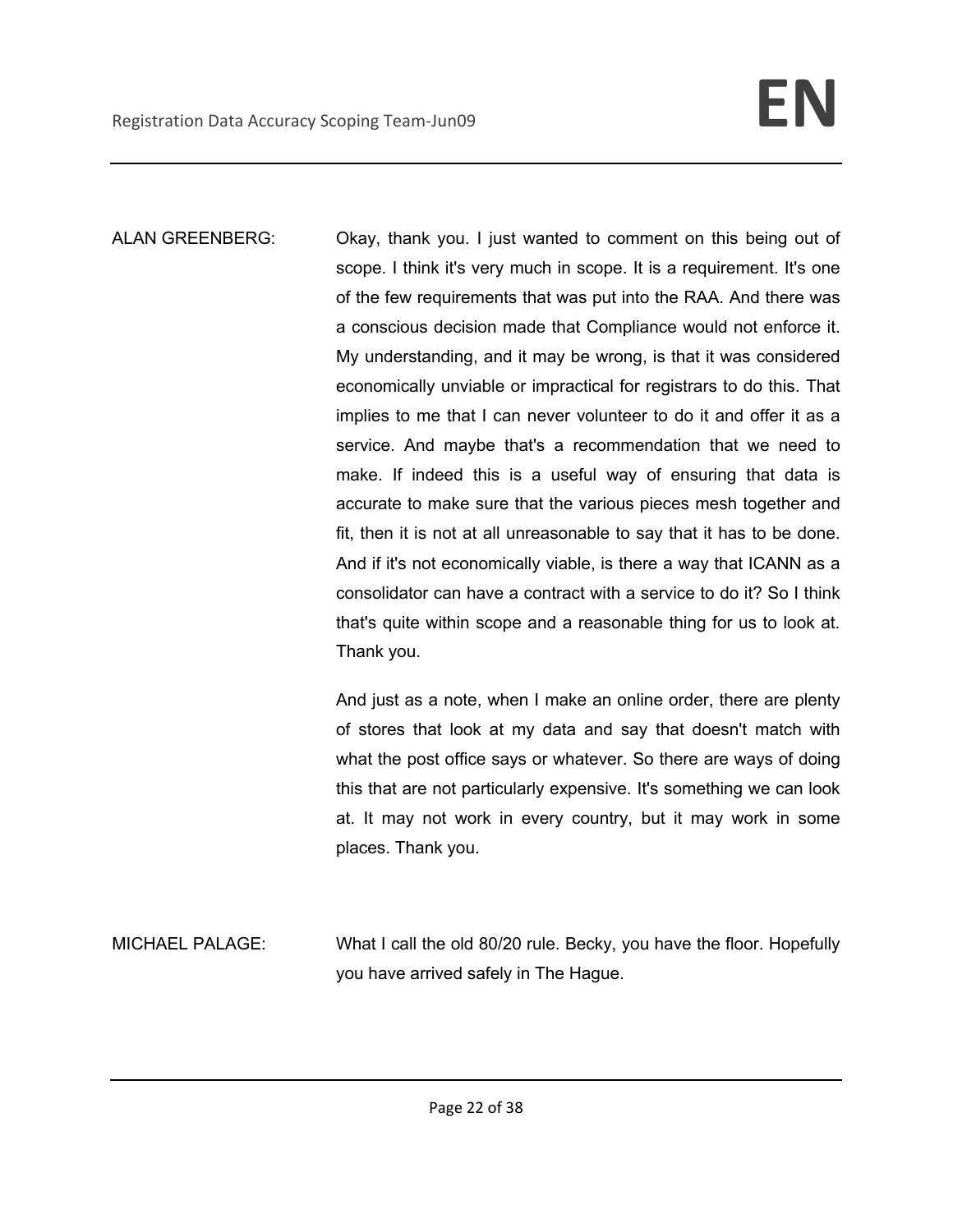| <b>BECKY BURR:</b>     | I have arrived safely in The Hague. My plane was five hours late<br>departing Dallas, so I'm a little bit jetlagged. So I'm going to take<br>my board hat off and recall that in 2013, I represented the<br>registrars in the RAA negotiations, and I can provide a little bit of<br>background on this.<br>The cross-field validation issue was a request that came down<br>from law enforcement and from others in the community. At the<br>time, the registrars who were negotiating the RAA said, we don't<br>think that this is possible. But we're willing to put it in on the theory<br>that we can look and see whether it is possible to do this.<br>And I think what it came down to, Michael, is not the 80/20 rule,<br>but like the 10/90 rule, which is to say, yes, Alan, you can do this<br>in the United States, and you can do it in Canada, but you can<br>probably not do it in very many other places in the world. And so<br>my understanding of the state of affairs here is that it wasn't just<br>an economics issue, but that literally the kinds of information and |
|------------------------|-----------------------------------------------------------------------------------------------------------------------------------------------------------------------------------------------------------------------------------------------------------------------------------------------------------------------------------------------------------------------------------------------------------------------------------------------------------------------------------------------------------------------------------------------------------------------------------------------------------------------------------------------------------------------------------------------------------------------------------------------------------------------------------------------------------------------------------------------------------------------------------------------------------------------------------------------------------------------------------------------------------------------------------------------------------------------------------------------|
|                        | the kind of standards that you need to do cross-field validation<br>don't exist in all countries. And so as I said, you can do it in some<br>countries, probably for something that is not economically insane,<br>depending on your margin. But my understanding is that that is                                                                                                                                                                                                                                                                                                                                                                                                                                                                                                                                                                                                                                                                                                                                                                                                             |
|                        | the exception rather than the rule. And that is consistent with my<br>experience in sort of identity verification and authentication worlds<br>when I was at Neustar.                                                                                                                                                                                                                                                                                                                                                                                                                                                                                                                                                                                                                                                                                                                                                                                                                                                                                                                         |
| <b>MICHAEL PALAGE:</b> | Okay, so what happens, I guess I perhaps have a different<br>experience than you, Becky, and perhaps this is just some of the<br>work that I've done with the UPU. So the Universal Postal Union,                                                                                                                                                                                                                                                                                                                                                                                                                                                                                                                                                                                                                                                                                                                                                                                                                                                                                             |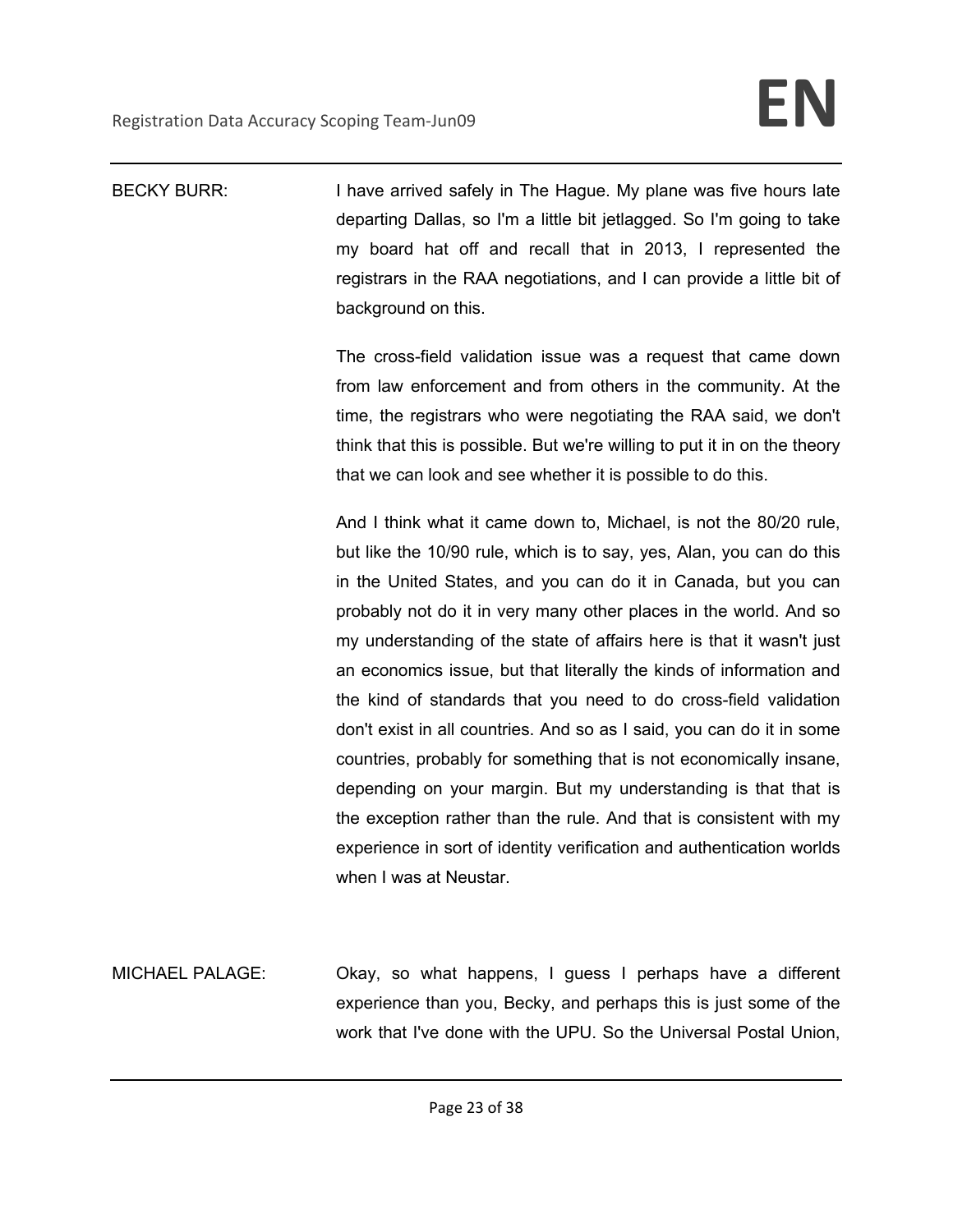the S42 standard, which corresponds to an ISO standard, with the address of format, I believe has been implemented in all 192 member states that have signed the postal treaty.

And in fact, perhaps, Brian, if you could go back and verify this with ICANN Org, I believe that when the ARS was in fact in place, ICANN actually had a contract with the UPU to do the address validation. So I believe the ICANN was already paying the UPU to do the address validation as part of the old ARS.

So, again, I don't know what it is. But this is something that, again, I'm not trying to argue Lori's point. I'm just trying to be respectful of the points that she had raised. And let's get this additional work. Let's get these additional data points.

So Brian, I guess that's a task I'm kind of asking of you. Could you confirm the role that the UPU previously played in the ARS and what they did and if or how that data was available? And if I could, Becky, one other question I have for you just quickly off the top my head. One of the things that Volker and others have raised when we had talked about this cross-field validation before, Volker had raised concerns about the cost and economics and what's viable.

I know ICANN, in advance of ICANN 73, had hired an economist. Is this something perhaps—I don't know if the economist has been given any specific assignments. I haven't seen anything reported. I'm sure he's busy doing something. But is this perhaps something in his remit that he might be able to look at as far as what is or is not economically viable in the marketplace? I don't know. We still have that new economist on ICANN staff. Is that correct?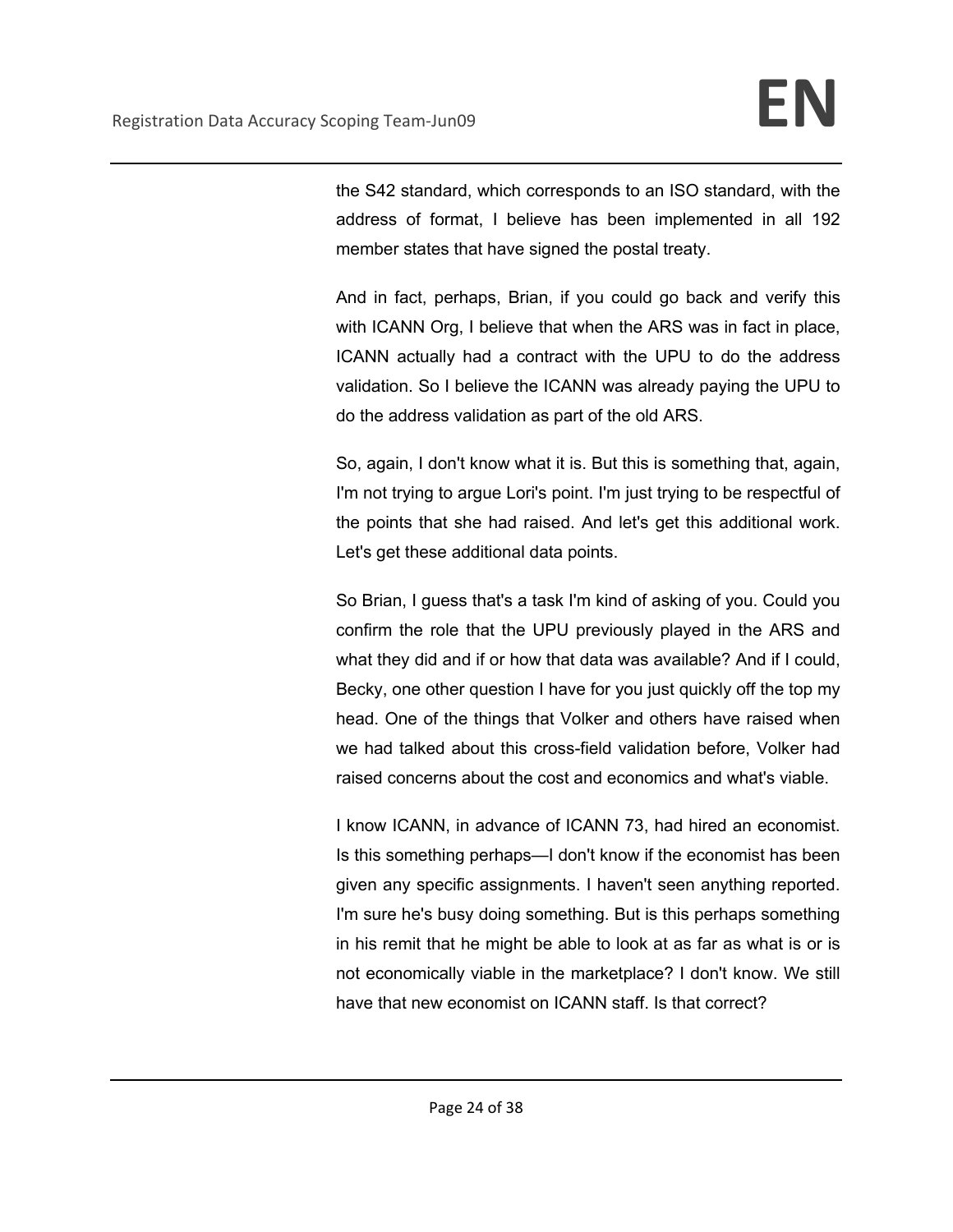| <b>BRIAN GUTTERMAN:</b> | Sorry, Michael, is that a question for me?                                                                                                                                                                                                                                                                                                                                                                                                                                    |
|-------------------------|-------------------------------------------------------------------------------------------------------------------------------------------------------------------------------------------------------------------------------------------------------------------------------------------------------------------------------------------------------------------------------------------------------------------------------------------------------------------------------|
| <b>MICHAEL PALAGE:</b>  | Or -yeah, as I said, I guess it would be-yeah.                                                                                                                                                                                                                                                                                                                                                                                                                                |
| <b>OWEN SMIGELSKI:</b>  | Can I jump in here? Because we're down a really far path here.<br>And I don't think we need to be here. Because I don't think we<br>need to—and Brian, I don't think you need to do this work<br>because-                                                                                                                                                                                                                                                                     |
| <b>MICHAEL PALAGE:</b>  | Okay. So I'm going to let you talk. And then we're going to sit there<br>before you-So first off, Owen, so what I've been told before-and<br>we've enforced this against the GAC. So prior to a meeting, when<br>I believe Laureen was not notified, she was not able to move up.<br>I'm letting you move up. I don't believe there was a previous thing.<br>I'm going to let you speak. But go ahead.                                                                        |
| <b>OWEN SMIGELSKI:</b>  | Okay, sorry. So, yes. So the WHOIS ARS did use the UPU for<br>when they did that, and I was on the steering committee at ICANN<br>for the WHOIS ARS project. So they did process that, and<br>actually, they did find pretty much basically all postal addresses<br>that they reviewed in that were deliverable and contactable, as<br>accurate in there. So I don't think we necessarily-I was just trying<br>to jump in here because I didn't want to have Brian have to go |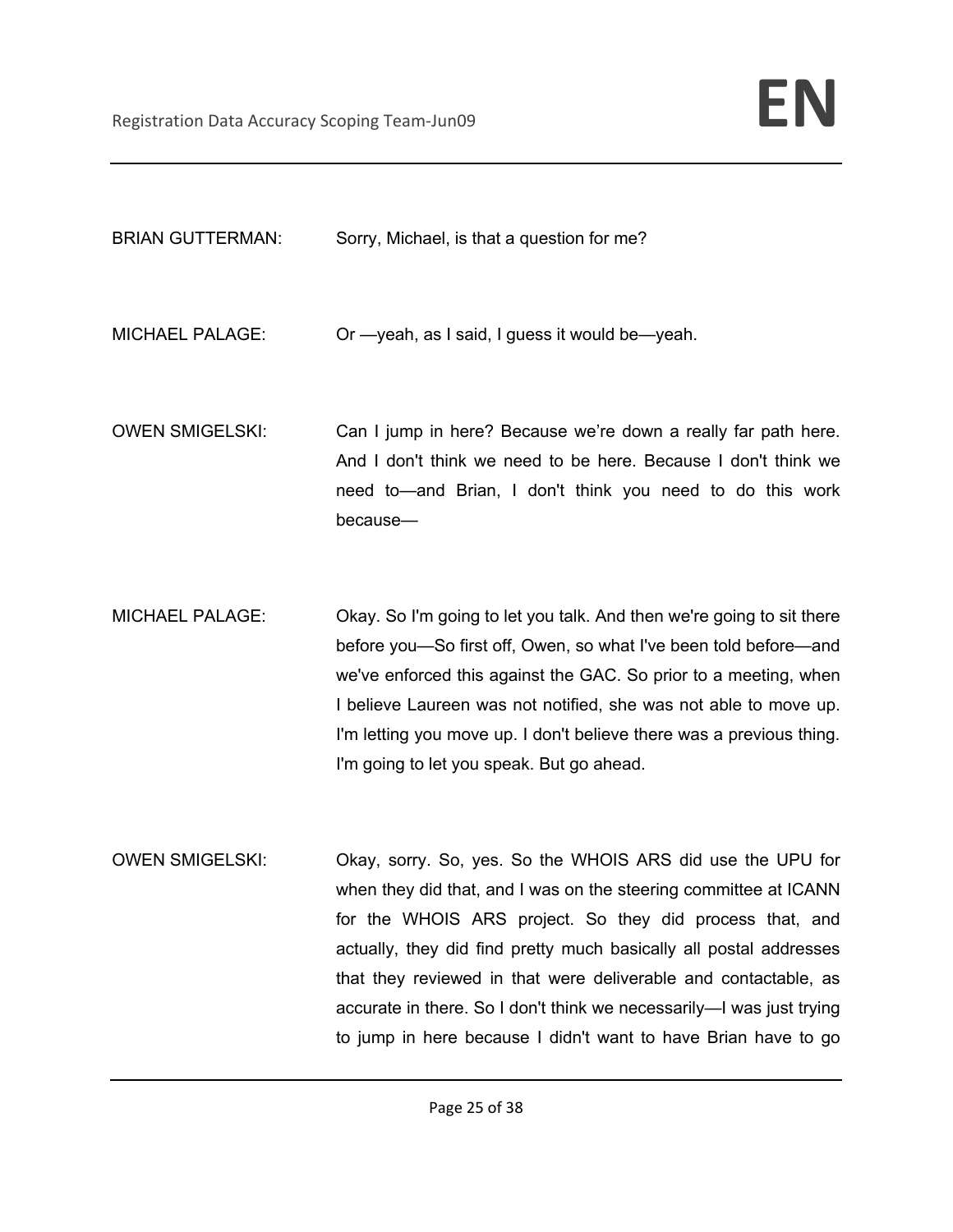|                        | through and go through this process and look and dig stuff up. But<br>yeah, they did use the UPU for that and stuff was contactable.                                                                                                                                                                                                                                                                                                                                                                                                           |
|------------------------|------------------------------------------------------------------------------------------------------------------------------------------------------------------------------------------------------------------------------------------------------------------------------------------------------------------------------------------------------------------------------------------------------------------------------------------------------------------------------------------------------------------------------------------------|
| <b>MICHAEL PALAGE:</b> | Thank you. So my question is, I think you said most, correct? I<br>think the address was in the-I believe it was in the 90%. It was<br>not 100%. Is that correct?                                                                                                                                                                                                                                                                                                                                                                              |
| <b>OWEN SMIGELSKI:</b> | Yeah, of the stuff that was sampled, it was found that—I do think<br>you're probably right, about over 90% of addresses that were in<br>the data set that was analyzed were deliverable addresses.                                                                                                                                                                                                                                                                                                                                             |
| <b>MICHAEL PALAGE:</b> | Okay. So that's good. And if you can, based upon your previous<br>role in ICANN Org, I believe ARS survey was about—I think it was<br>a low four-digit number, 1000 or more, it was not much more than<br>1000. Is that correct?                                                                                                                                                                                                                                                                                                               |
| <b>OWEN SMIGELSKI:</b> | No, actually, it was more. So I remember it was—and this is—<br>going to say I can't pretend to be a statistician. But I recall the way<br>that the NORC-that was the provider that did the analyses, I<br>think the original sample was something over like 100,000 domain<br>names because they wanted to make sure that they got things<br>that were registered prior to the 2013 RAA, things that were<br>registered post 2013 RAA, new gTLDs, legacy TLDs, etc. It was<br>sub sampled down from there. And again, I can't pretend to even |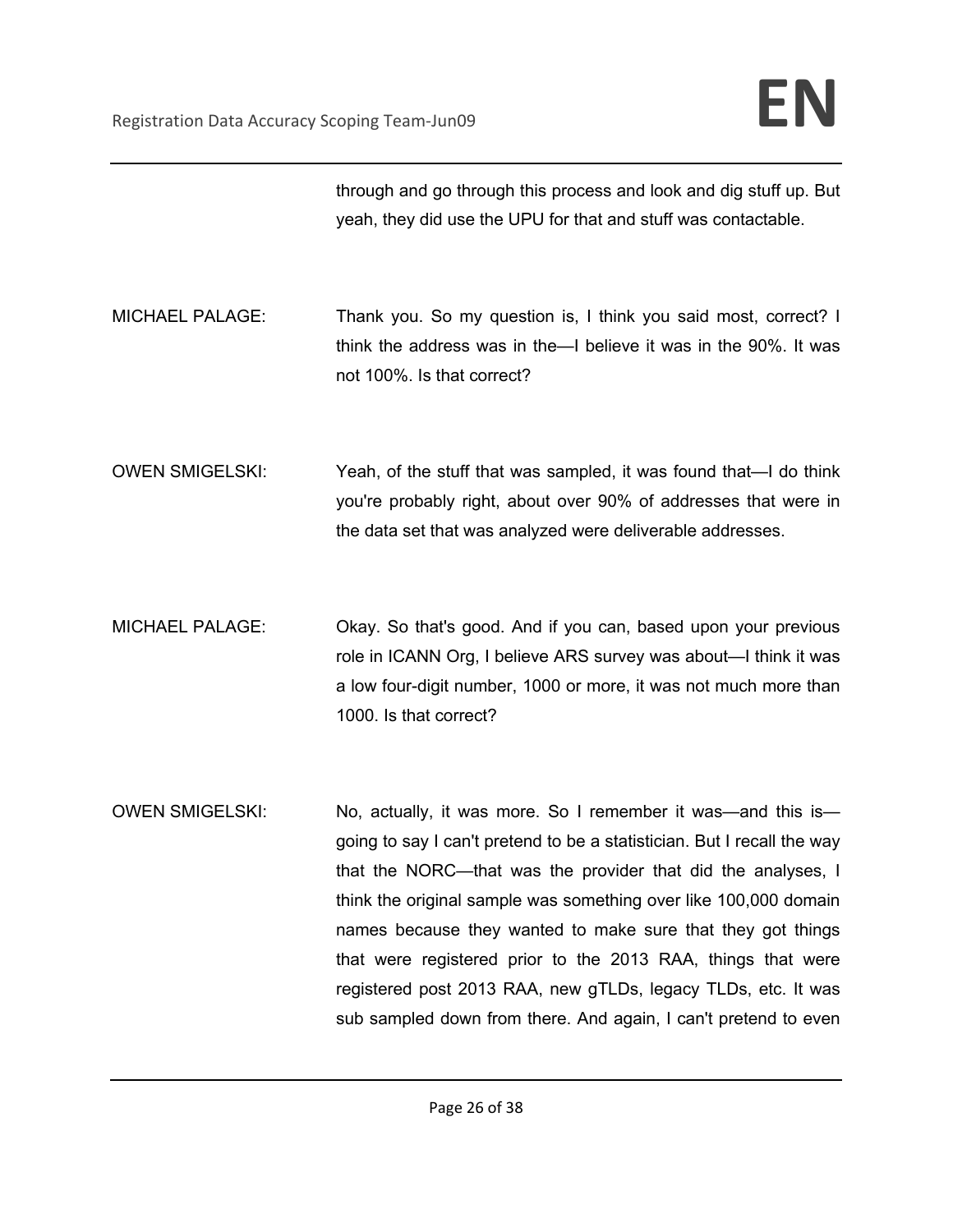understand how they did this. I heard the explanations and kind of like made my brain explode. But I do think the actual analyses were several thousand domain names, but it was a representative sample. Just because it's a small number doesn't mean that was an inaccurate or not representative of the global whole. I think the confidence levels were like 95-98% of how it was a representative sample of the entire Internet domain name ecosystem.

MICHAEL PALAGE: And I do not feel alone, whenever statisticians speak, my head explodes as well. So I'm glad we're in the same company there. Beth, you have your hand up.

BETH BACON: This is Beth. Thanks, Michael. I wanted to say I appreciate Becky's background and I think that's really helpful to the discussion as well as Alan's. I have a concern that Lori's comment was we remember discussing this, let's capture the fact that we discussed this issue in the text. And now we've gone off the cliff and we're into questioning or evaluating the quality of the work that was done by a different working group. And trying to figure out if it's good enough or—I think that we've strayed from the point. I think that we have discussed cross field validation, we are now trying to capture that we discussed it. And if and just speculating about the how it was done and whether the work is appropriate, is maybe not something that we need to do here.

> I take Alan's point that yes, it was in scope to review. And we did and we talked about it. But now, as we draft a draft initial report,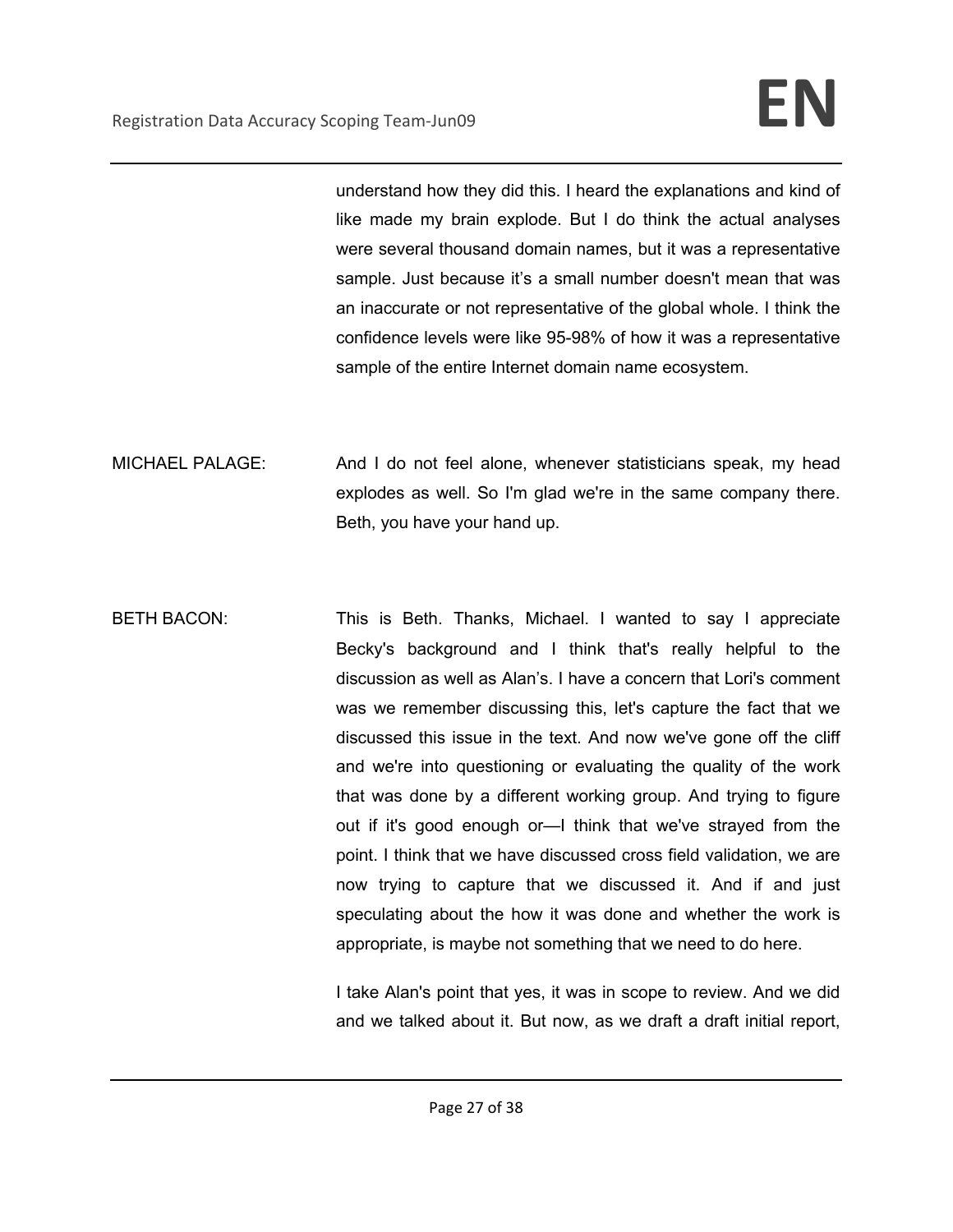then I don't know that picking apart the work of a past group is the best use of our time. And I also know that this seems to be a consensus of most of the working group members, that the language that we sent to the list is an appropriate measure and capture of our discussion.

And Michael, as chair, you're asking a lot of questions, and I appreciate your thoroughness. But I don't hear a lot of support to dig back into this work. So I just wanted to kind of maybe pull us back to, can we agree that this edit? And then if there's more work to be done, then maybe we do it in an inappropriate way, in a more comprehensive way and not just speculate and ask questions about a report we don't have in front of us. Thanks.

- MICHAEL PALAGE: So, Beth, I guess the reason I'm asking these questions is we have people right here on the phone that were able to answer them. We had Becky taken off her board hat saying I negotiated this provision on behalf of the registrars. I think we need to capture that. And we need to sit there because as we said from the very beginning, we're about fact gathering. Right? So these are facts. And I think it's important that when this report goes back to the Council, that we have that. So yeah. Let's see what else we have here. I think Marika, you can continue driving forward.
- MARIKA KONINGS: Yeah, thanks, Michael. So the only other item that was flagged, just scrolling through there, is one that I think we've already discussed a couple of times previously as well where there is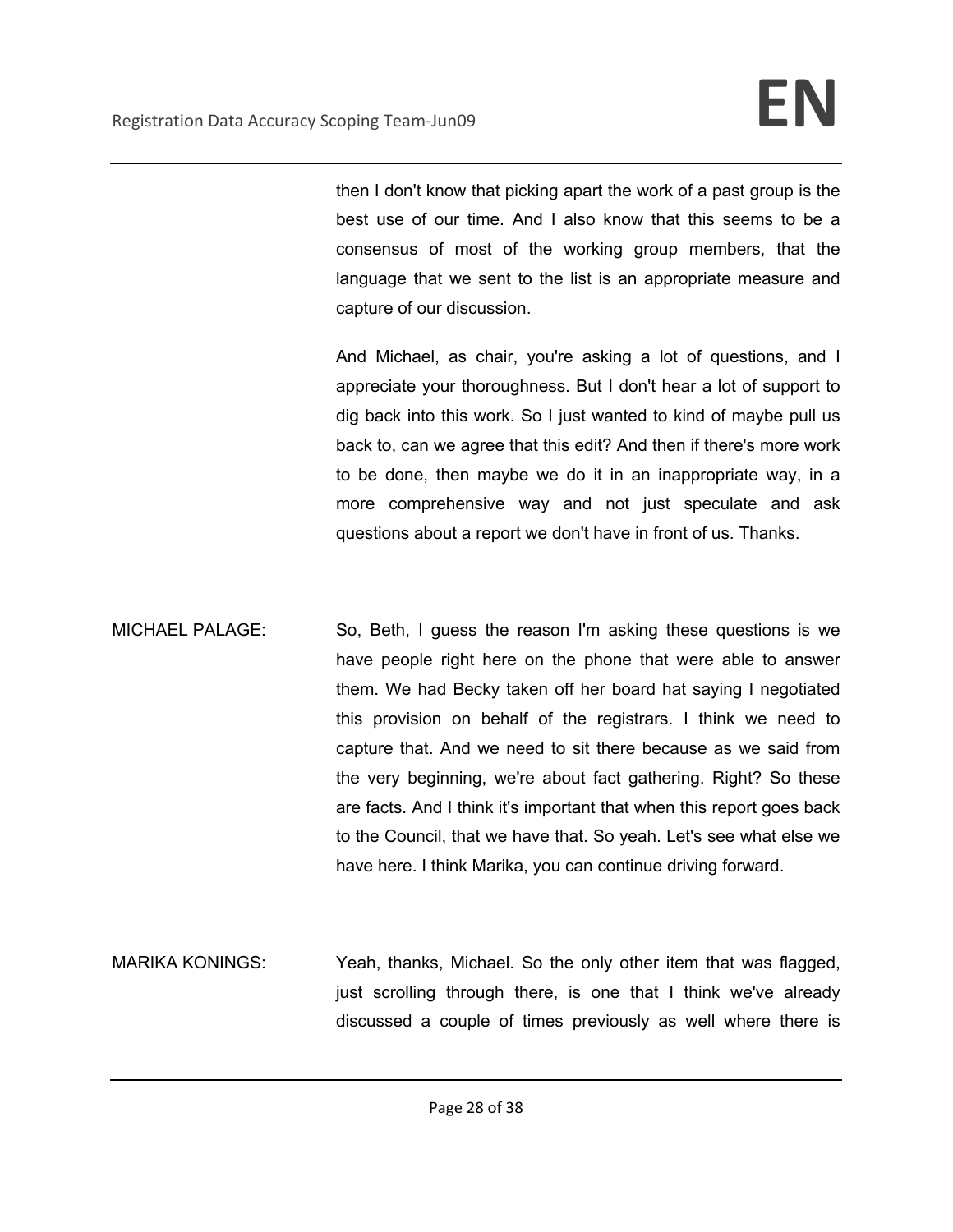language that is here in a footnote that was I think, provided by ICANN Org in one of the responses that the Compliance team gave here that I think the GAC team had suggested moving up in the description of accuracy that the group also worked on extensively.

Initially, there was no objection to doing that. So staff had flagged this as a change that we would go ahead and apply. But it was then subsequently flagged by the Contracted Parties House, and I think Beth has inserted here a comment for why they don't believe that should be done. I don't know if Melina and Beth have had a chance to maybe talk about this. I think we suggested on the list it might be worth seeing if there's a way forward that both could agree on.

I think, as said, the group has already discussed this, I think previously. And if I recall correctly, I think actually, the footnote was a bit of a compromise solution that was found, at least at the time when the description a conversation was held. But we did of course agree, I think at that point, that the group would be able to come back to it when it will be inserted in the write up for assignments one and two. So this is the only other item that was called out as needing further conversation. So I'll just pause there and see if there was any agreement on how to move forward on this specific item.

MICHAEL PALAGE: Beth, you have the floor.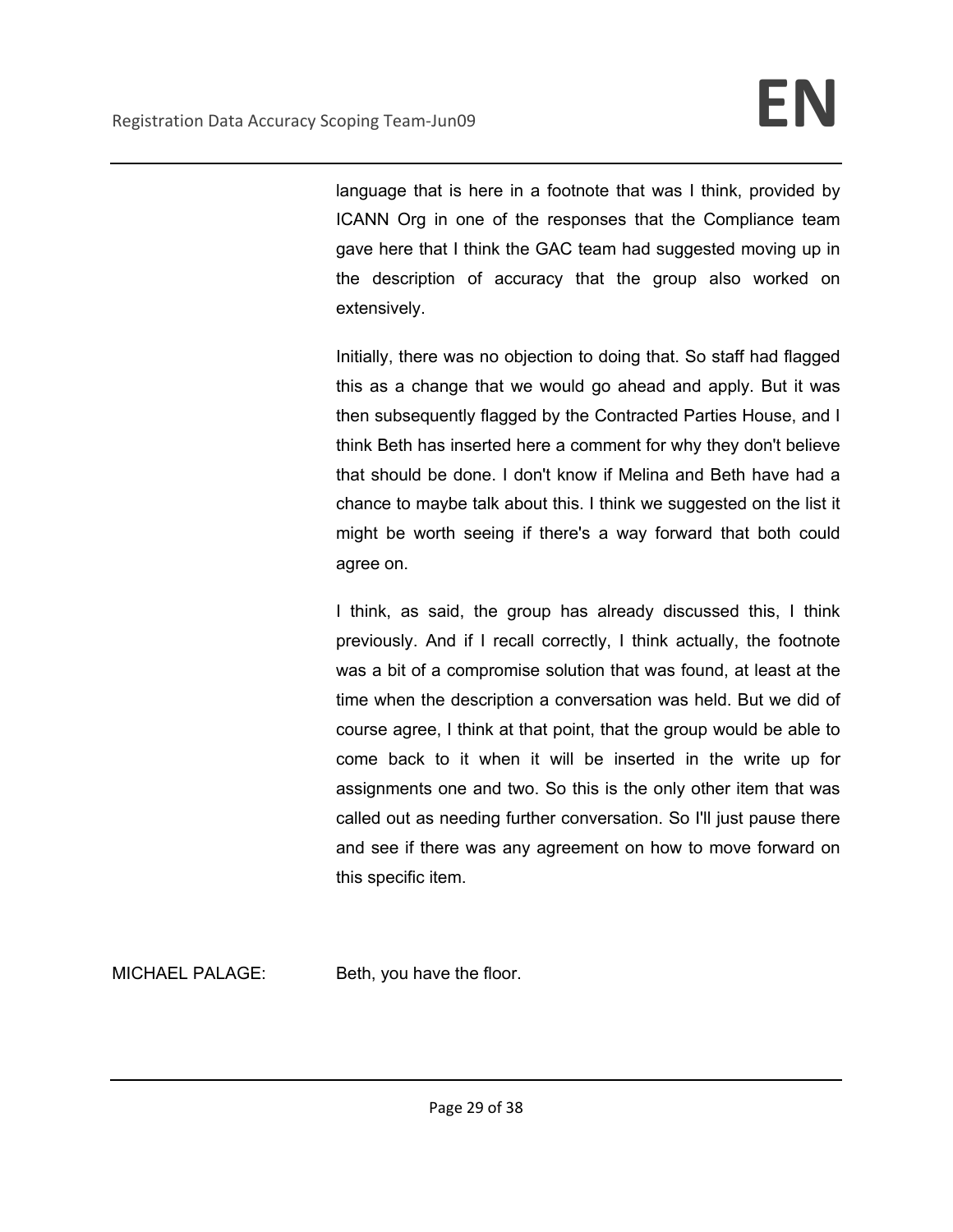| <b>BETH BACON:</b>     | Yeah, so I just wanted to comment—since Marika did note that<br>there was a little bit of email back and forth. Unfortunately. I mean,<br>I put the comment in, but it's for the CPH. So the CPH wasn't able<br>to loop back and discuss Melina's comment before this meeting,<br>and I think Melina is not able to join today. So I wouldn't want to<br>exclude her from this conversation unless Laureen or Kenneth feel<br>comfortable taking up the mantle for this.<br>I did want to note that Maria, I think your summary was accurate in<br>that we did discuss this when we agreed on the description that<br>this would be a footnote, and we do reference it, we referenced<br>the point, but then we expand upon it in the footnote.<br>And I think that, I guess, some of the Melina's concerns were that<br>she feels that it may be buried if it's in a footnote. But I think that<br>it's simply an expansion upon, a little more detail on what we have<br>already in the text. And there's no bearing and it's just a footnote.<br>So we would like it if it stayed in the footnote, simply because<br>that's what we agreed previously. And we think that we already<br>captured the requirement in the description. But if Laureen or |
|------------------------|----------------------------------------------------------------------------------------------------------------------------------------------------------------------------------------------------------------------------------------------------------------------------------------------------------------------------------------------------------------------------------------------------------------------------------------------------------------------------------------------------------------------------------------------------------------------------------------------------------------------------------------------------------------------------------------------------------------------------------------------------------------------------------------------------------------------------------------------------------------------------------------------------------------------------------------------------------------------------------------------------------------------------------------------------------------------------------------------------------------------------------------------------------------------------------------------------------------------------------------------------------|
|                        | Kenneth have other points that they want to share, happy to talk<br>about that.                                                                                                                                                                                                                                                                                                                                                                                                                                                                                                                                                                                                                                                                                                                                                                                                                                                                                                                                                                                                                                                                                                                                                                          |
| <b>MICHAEL PALAGE:</b> | So if I can jump in here, Laureen you will have the floor next. What<br>I'm going to ask—We're making good progress. I think we're<br>almost done. So I do not want to prematurely cut this off. So I am<br>going to ask if Olga, can you and Marika continue on with the rest                                                                                                                                                                                                                                                                                                                                                                                                                                                                                                                                                                                                                                                                                                                                                                                                                                                                                                                                                                           |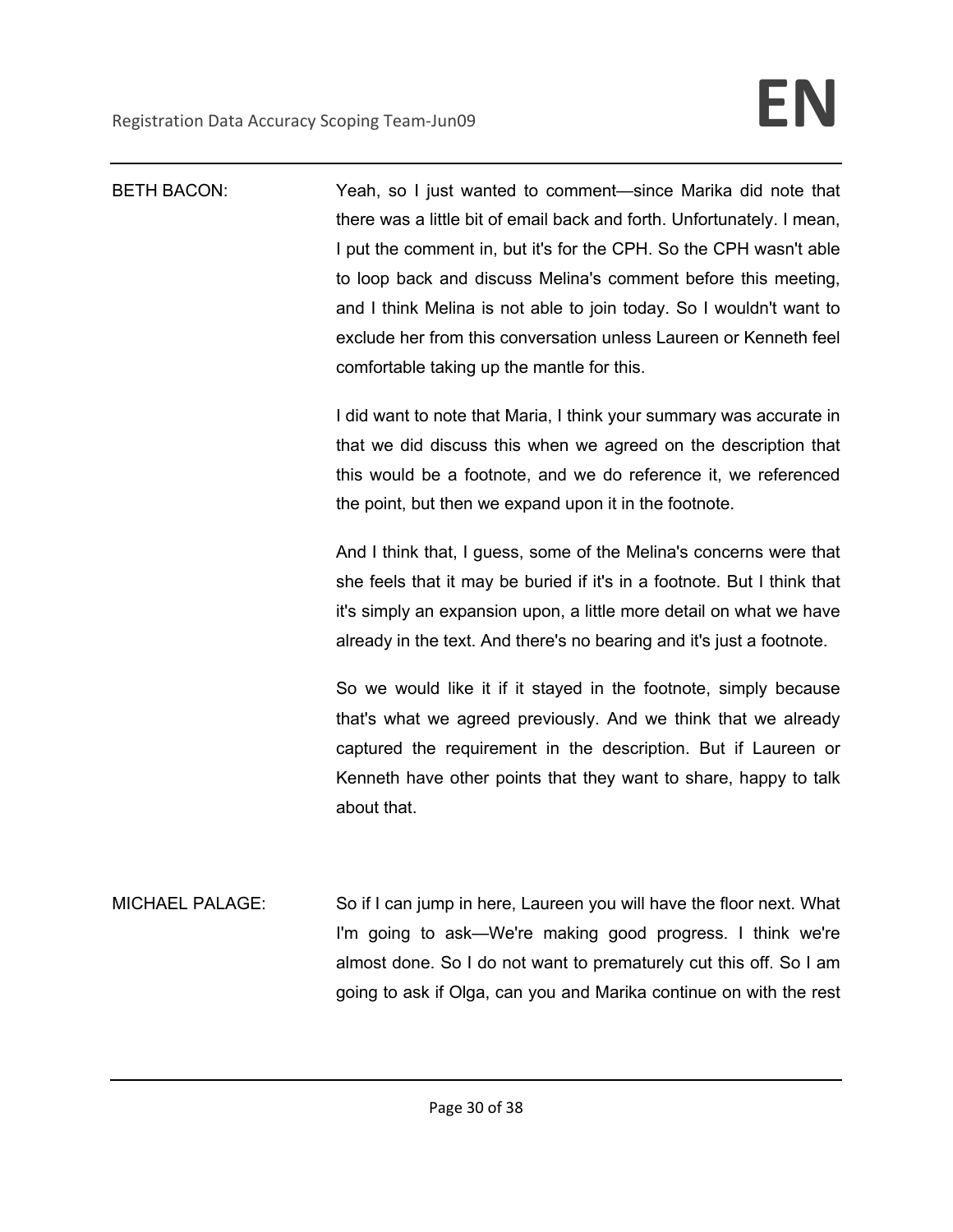of the session? Olga, would you be able to do that? Marika, you should be able to walk through most of this?

And then Olga, if there's anything that needs to be done, I know you I believe you are remote, but would you be able to step in and handle that?

Okay, so Olga is probably not able to speak. So here's what happens. Marika, could you please continue on? Is there any objection to Marika continuing this discussion? I do not want to end it here. I want this to continue on. I will listen to the last 20 or 30 minutes of this call afterwards. So unless there's any objections. Marika, do you—Yes, I know. Laureen is going to speak next. But do you have any problems to continuing on?

- MARIKA KONINGS: No, I don't. I think this is the only point. So let's see if we can resolve it. And otherwise, I guess we need to take it forward to our next meeting.
- MICHAEL PALAGE: Yep. So with that, I'm going to turn the floor over to Laureen. I'm going to drop off. I look forward to seeing many of you face to face next week in The Hague. Safe travels everybody. Laureen, you have the floor.

LAUREEN KAPIN: Thanks. And I know probably people are wanting to get back to all their prep. And Melina is best positioned, but in her absence, I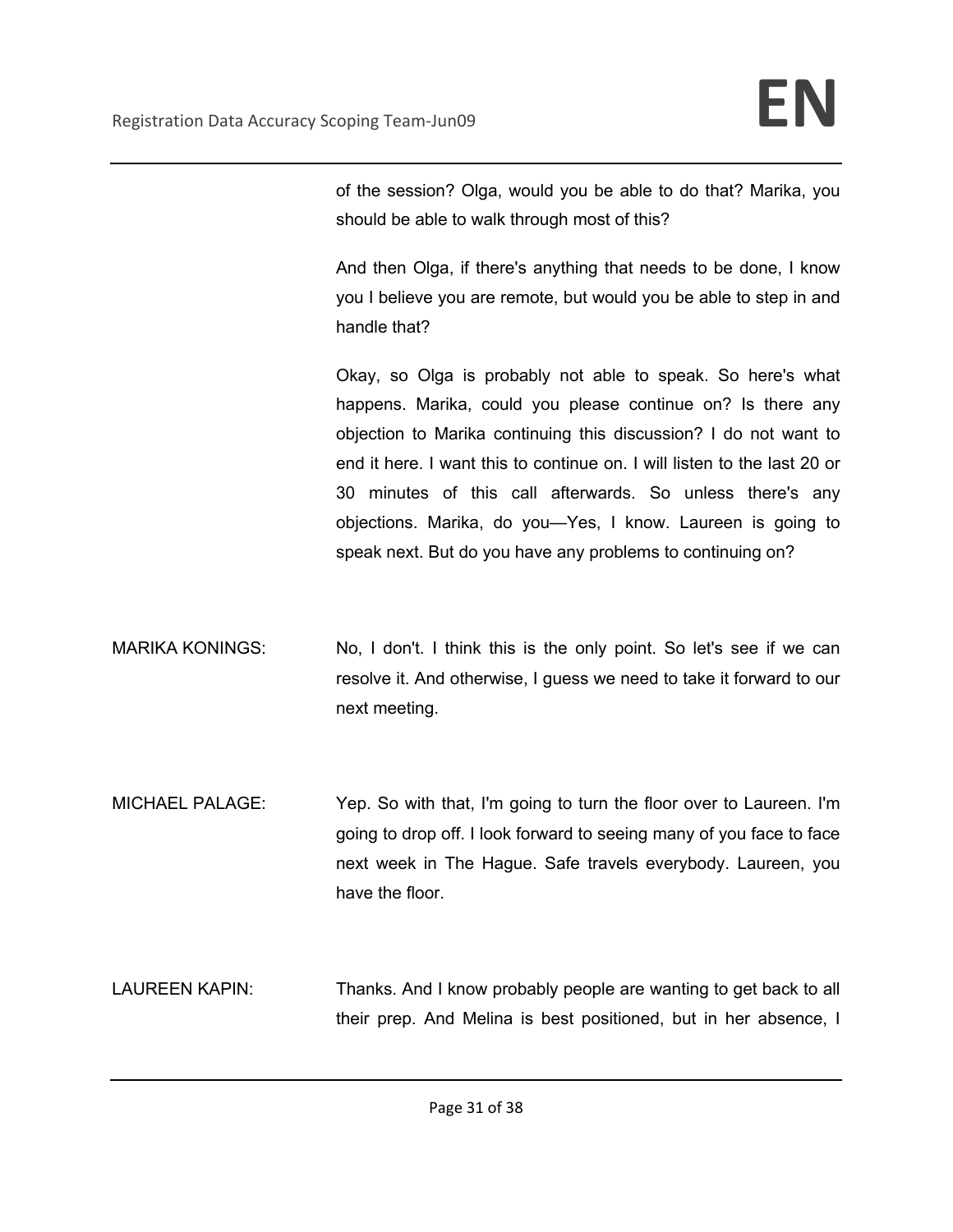think the gist of this really is if there's agreement about the content here—and this is an important point. We're a little bit at a loss to understand why it shouldn't be in the text. And I think that that's really—this is not complicated. There was agreement on this language. There aren't objections to this language. This is a matter of placement and I think we all know that things are more likely to be looked at and read if they are in the primary text of a report rather than a footnote. I won't use the buried language. I myself read footnotes and rely on them. But the reality is that it's more likely to be seen. And it is an important point. Therefore, our preference is to have this in the text.

MARIKA KONINGS: Thanks, Laureen. Appreciate you sharing that, I guess on behalf of Melina. I do recall that we had this conversation previously. And then I think the original position—and Beth or Sarah or others can correct me if I'm wrong—I think, of the contracted f parties, was not to include that language at all, as it does not appear in the agreements. But it was included in the compliance response. And I think that the compromise that that was reached was to include it in the footnotes, to have a middle ground of not having it at all versus having it in the main text.

> I see that maybe that compromise agreement no longer holds. And again, I don't know if what Laureen has just shared, if that has convinced the contracting party colleagues here to change their view, and if they're amenable to moving this to the main text, or whether their objections still stands.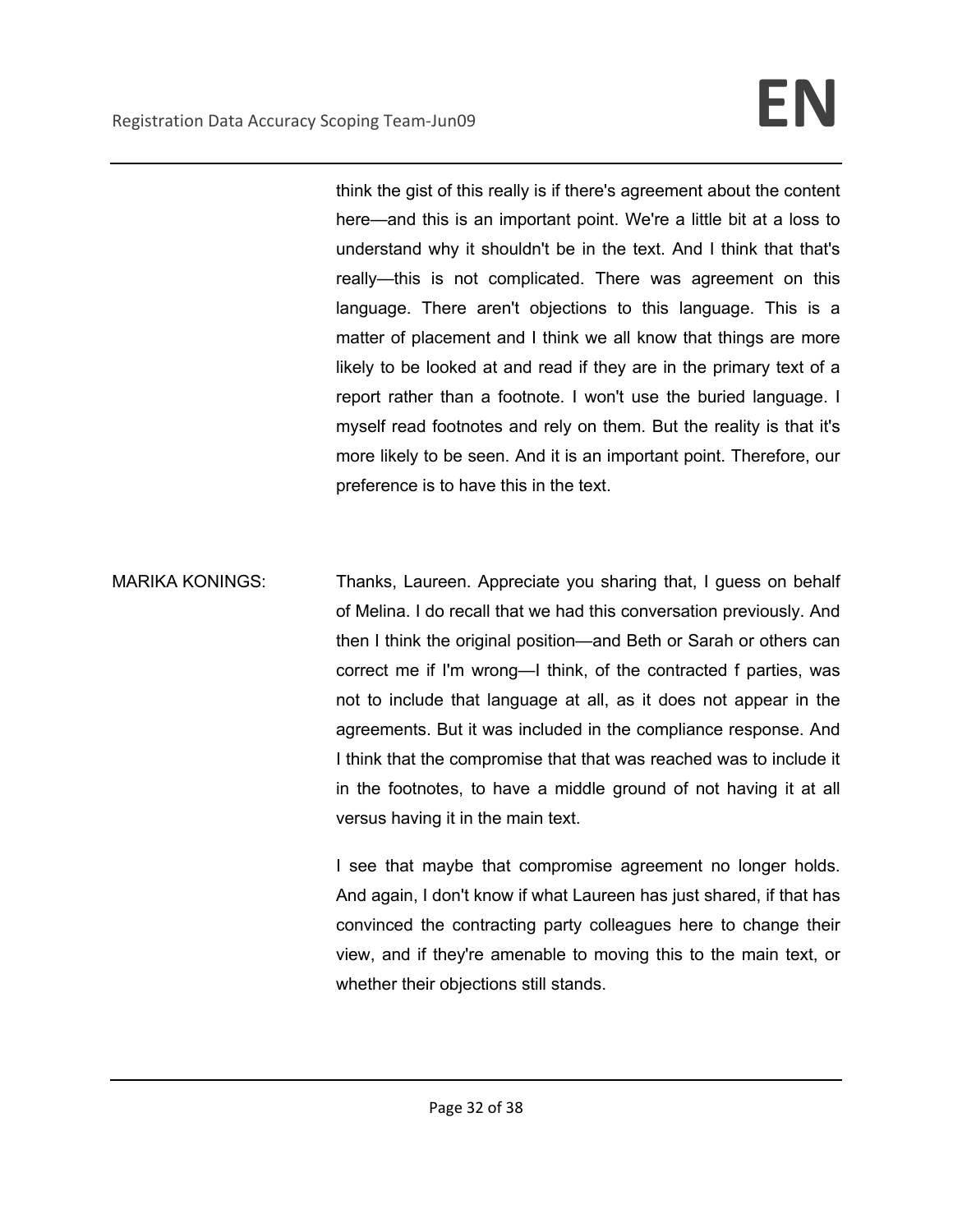maybe I can encourage everyone to take the time between now and our meeting at ICANN74, and maybe preferably in the hallways in The Hague to maybe reach out to each other and talk about this and see if there's a way to find an agreement on how to deal with a specific point because, as said, I think this is the only outstanding item that has been flagged left in this document. Owen, please go ahead.

OWEN SMIGELSKI: Thanks, Marika. So I think the concern with the Contracted Parties about including this wording is because this is supposed to be reflective of what the current scope of the landscape is. And the reason we've been talking about this stuff, the things we've been bringing forth, have been the definitions in the RAA and what working things are going on. And that's why we objected to having this as part of the main text is because it patently is not part of the RAA. It's not in there.

> It is, indeed, something that ICANN Compliance did flag. And yes, while they did do that, from my Compliance experience, these patently false examples are an extreme outlier in there. And even Compliance did admit that as well. It's not something you see all the time. It's something that's raised because it happens once in a blue moon kind of thing. And so I think it's not reflective of what is actually happening in there. And that's why we didn't want to have that in the main text. We agreed to put it as a footnote, because yes, it is something that can happen. But it's not something that is the main driving force behind it. And so that's a concern there.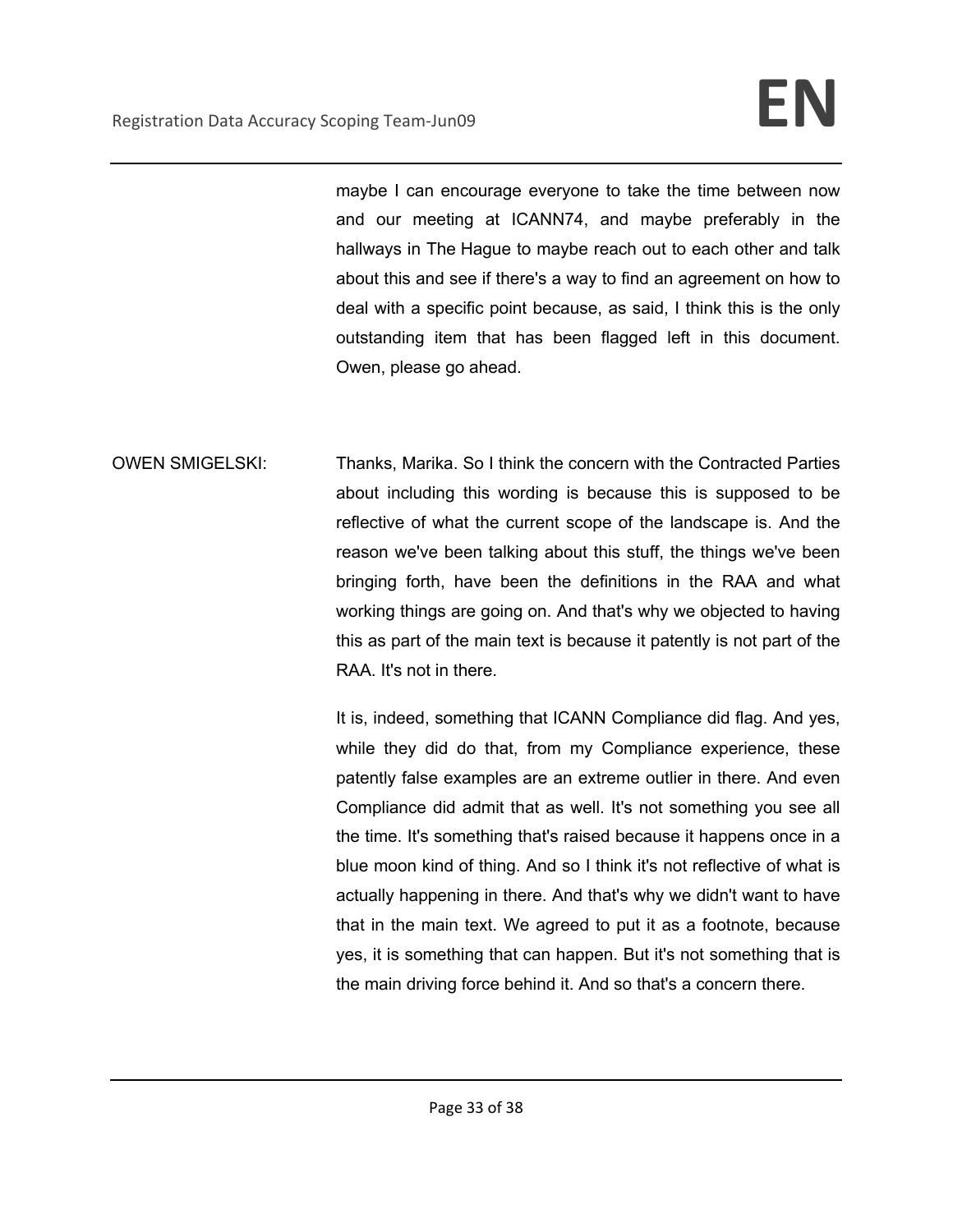And so we can certainly have discussions and stuff like that but I don't think that the Contracted Party position is really going to change on this. Thanks.

MARIKA KONINGS: Thanks, Owen. And appreciate you restating the rationale for the Contracted Parties House view on this. Laureen, I don't know if that's a new hand or an old hand. Do you want to respond to that? I'm guessing that was an old hand.

> So I don't see here how we can maybe quickly resolve that unless there's someone else that has an amazing solution that may satisfy both point of views. Maybe I can ask you Laureen to take the views of the Contracted Party House back to Melina and the other GAC colleagues to see if they're willing to accept that and keep it as a footnote in line with the earlier compromise. And maybe, on the other hand, Contracted Party colleagues can also consider the arguments that Laureen made in relation to the GAC's view on the footnote and the language there.

> And as said, hopefully, there's an opportunity for you to as well talk about this in the hallways in The Hague so that hopefully, by the next meeting, we can come to an agreement on how to handle this, I think, one remaining item. I'm just going to pause for a second to see if anyone else has anything they want to share on this particular item.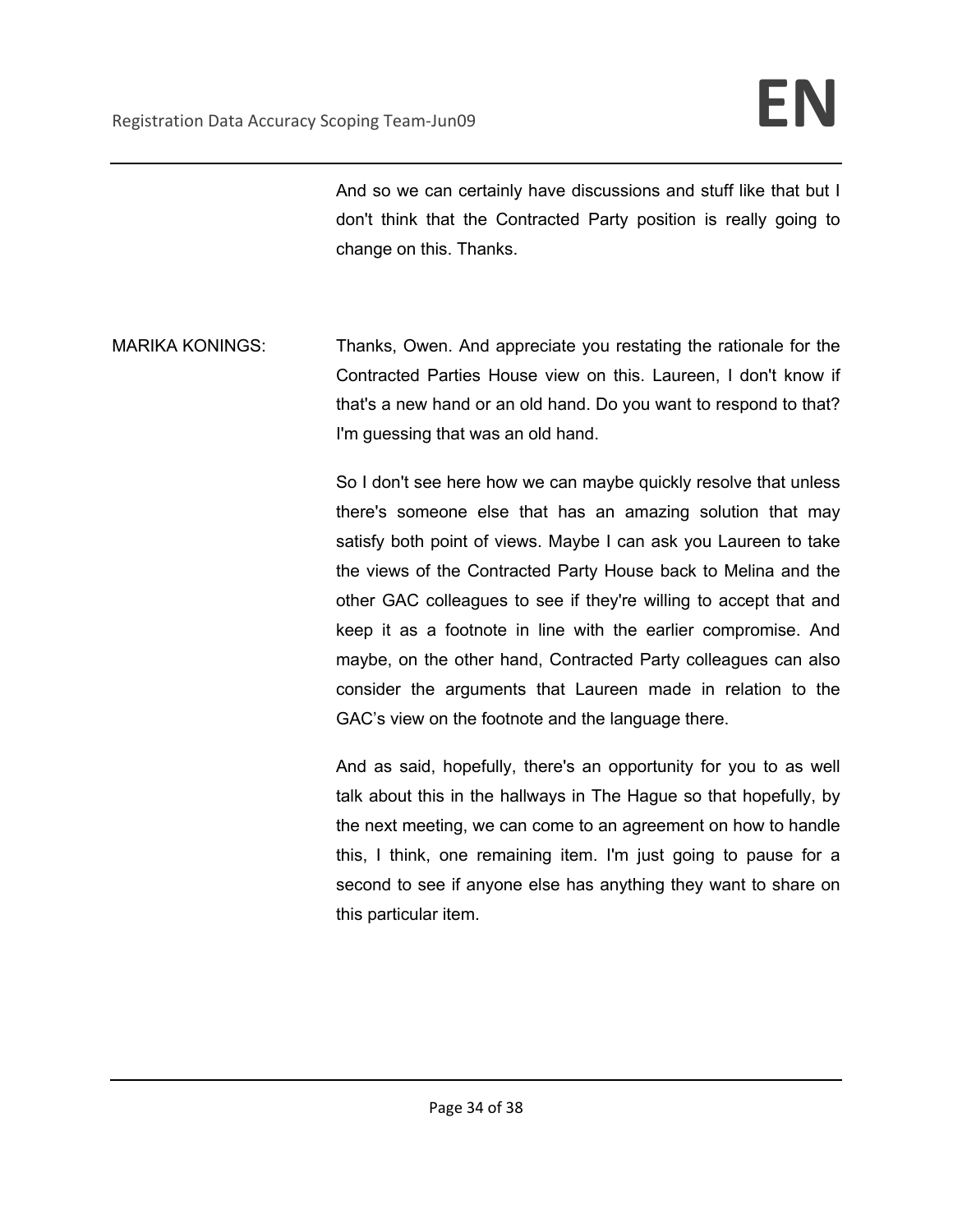- LAUREEN KAPIN: Just chiming in Marika. I'm happy to confer further with Melina and the Contracted Parties as needed. I appreciate the specificity of both your comments and Owen's.
- MARIKA KONINGS: Thank you, Laureen. I very much appreciate it. So with that, I think we've gone … There are there were no other items that have been flagged. So what we would propose to do is then to resolve all the comments that were not flagged and add in the language on the Cross-field validation I think in the relevant section where it was flagged, integrate the 2.1.2, the proposal section, and I think we'll leave that the common that that is in there from the GAC there as a reminder that that is an area where the group I think wants to have some further conversation around, is there something else that the group could or should be doing, either in the interim between assignments two and three, or is there already work to commence on assignment three, and then if so, you'll be able to identify and write that up. I think we'll also assign that as an action item. so those that have to get on the plane have something to think about. And hopefully, we can then focus on that during our meeting at ICANN 74.

So as said, we'll produce an updated version of this document, which should, to a great extent, be clean, accept all the remaining comments and edits apart from those that are still open, and integrate the other parts. So you'll have one document to look at. And of course, if there's still any items, especially kind of editorial, minor edits, feel free to flag those as well. Hopefully, we have left kind of the major issues behind us apart from those that are outstanding and can focus the ICANN 74 session on finalizing this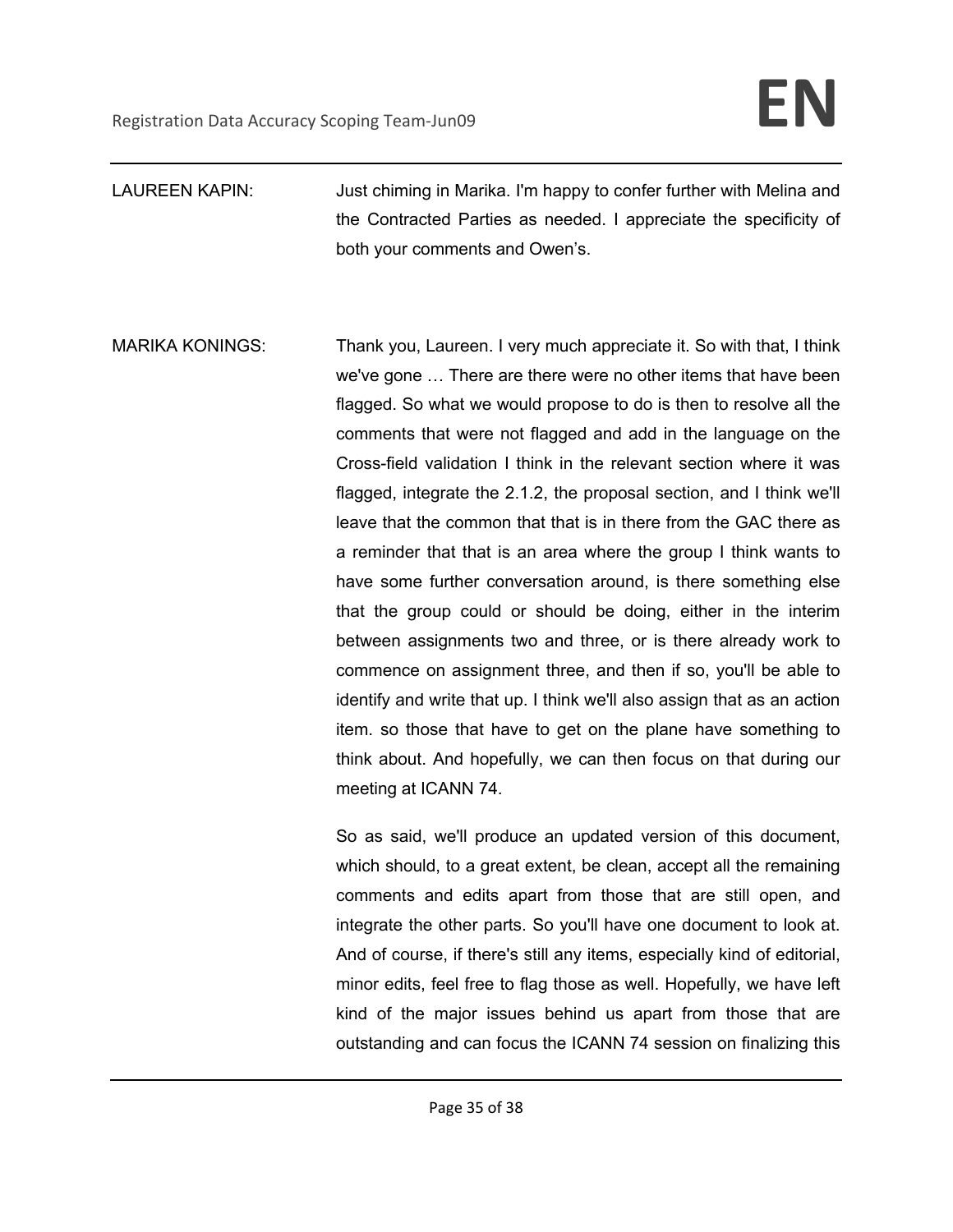document and hopefully getting it ready for a submission to council shortly thereafter.

So with that, I actually don't have anything else at this stage. I don't know if there's anything else anyone else wants to raise. Terri, do you maybe want to speak about the logistics for the actual meeting in The Hague and the reminders that people may need to be aware of?

TRERRI AGNEW: Thank you, Marika. I sure will. So shortly after the end of this call, I'll go ahead and send out just a reminder of when the meeting is going to take place for this team. Some helpful reminders. If you're in person, you've responded to the survey that was sent out a little while ago. So we have your name for an in-room attendee, you'll be sat at the table, we'll ask that regardless if you're in person or remote, that you connect your computer or device to the Zoom room. If you're in person, don't connect your microphone. Of course, if you're remote, you'll connect your microphone. And everyone, regardless if they're in person or remote, will use the Zoom raise hand. We will not be raising hands physically in the meeting room. When you're in the meeting room, there'll be some large screens, you'll be able to see the Zoom meeting on there as well. Please remember to state your name, Speak slowly. Everything you know to do normally. So those were my helpful reminders there.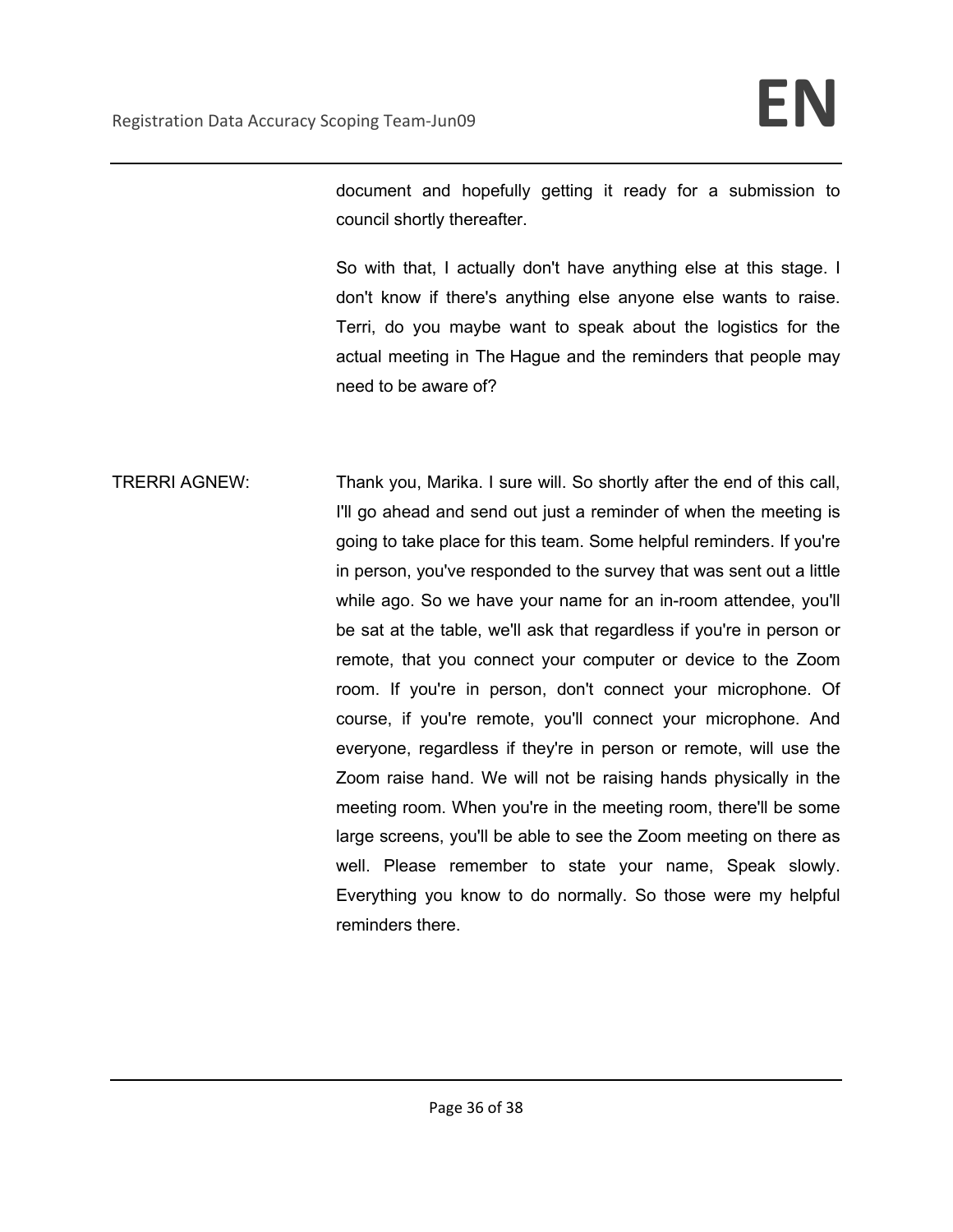MARIKA KONINGS: Thank you, Terri, very much. Appreciate it. With regard to meetings after ICANN 74, I think that is a bit of an open question because to a certain degree it depends how far we get during the ICANN 74 meeting. Our hope is that we'll be able to resolve most of the issues and have a near final draft by that time. But of course, some have indicated that there might be some issues that may need further discussion. And so we need to see when to continue if necessary those meetings.

> Another action items that we noted down—and Laureen, hopefully, you can assist with that—is indeed provide some further details on the proposal you suggested. So that might also be something that the group can look at during its session and see if or how that needs to be incorporated as a specific proposal in the document.

> So with that, I don't think I have anything further. Just seeing if there are any hands, anything else anyone wants to raise or discuss. If not, you're still getting 20 minutes of your time back. So for those that are traveling to The Hague, safe travels. For those staying home, enjoy your time and enjoy the lack of jetlag, and hope to see you all in the Zoom room next week. Thank you everyone.

TERRI AGNEW: Thank you everyone. Once again, the meeting has been adjourned. I will stop the recordings and disconnect all remaining lines. See some of you soon. Safe travels. Stay well.